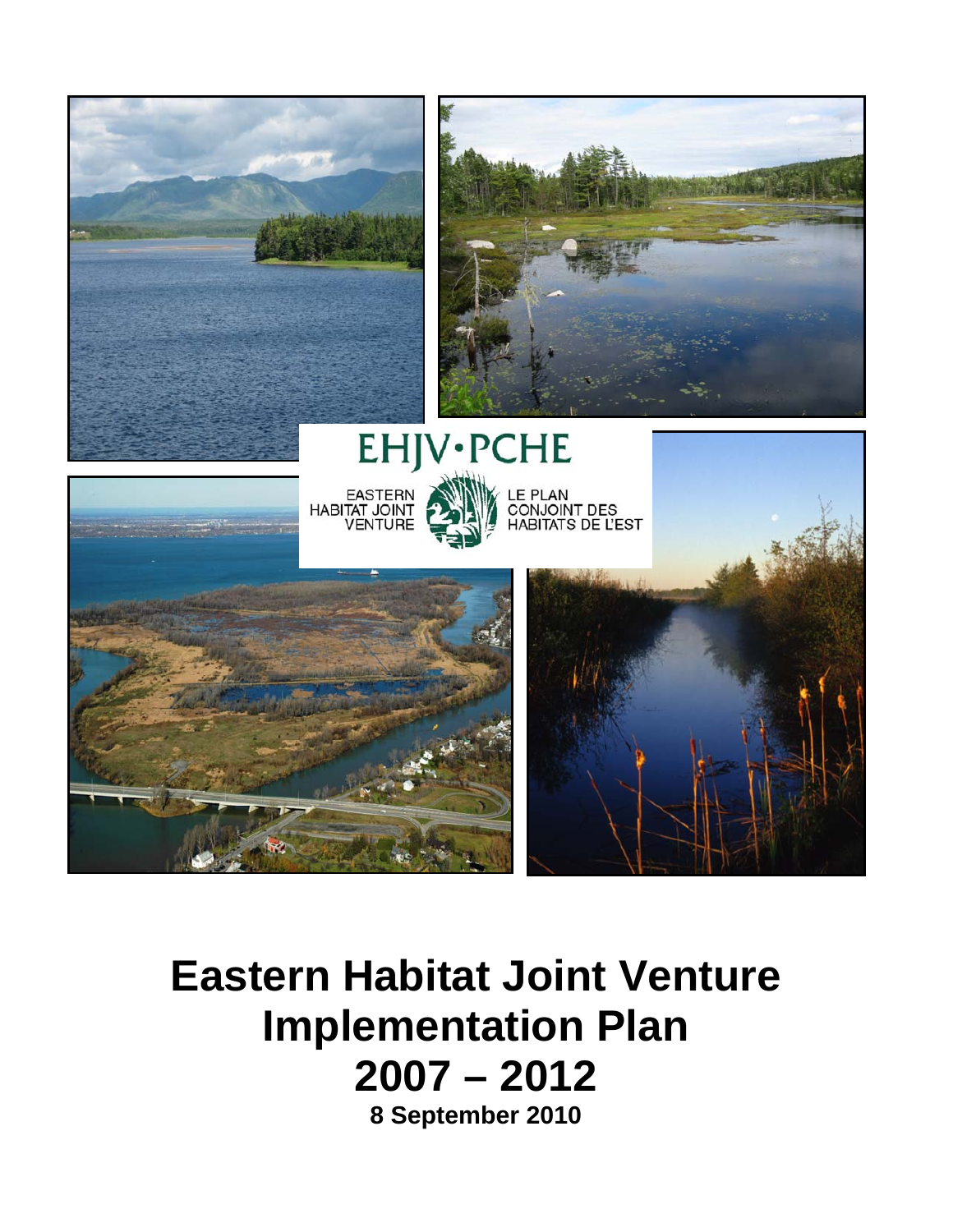#### *Prepared with contribution from:*

Mark Gloutney, Ducks Unlimited Canada Patricia Edwards, Canadian Wildlife Service Brigitte Collins, Canadian Wildlife Service Owen Steele, Ducks Unlimited Canada Raymond Sarrazin, Canadian Wildlife Service Kevin Connor, New Brunswick Department of Natural Resources Jonathan Sharpe, Newfoundland & Labrador Department of Environment and Conservation Catherine Poussart, Ministère des Ressources naturelles et de la Faune George Finney, Bird Studies Canada

**Citation**: Eastern Habitat Joint Venture. 2010. Eastern Habitat Joint Venture Implementation Plan 2007-2012. 28pp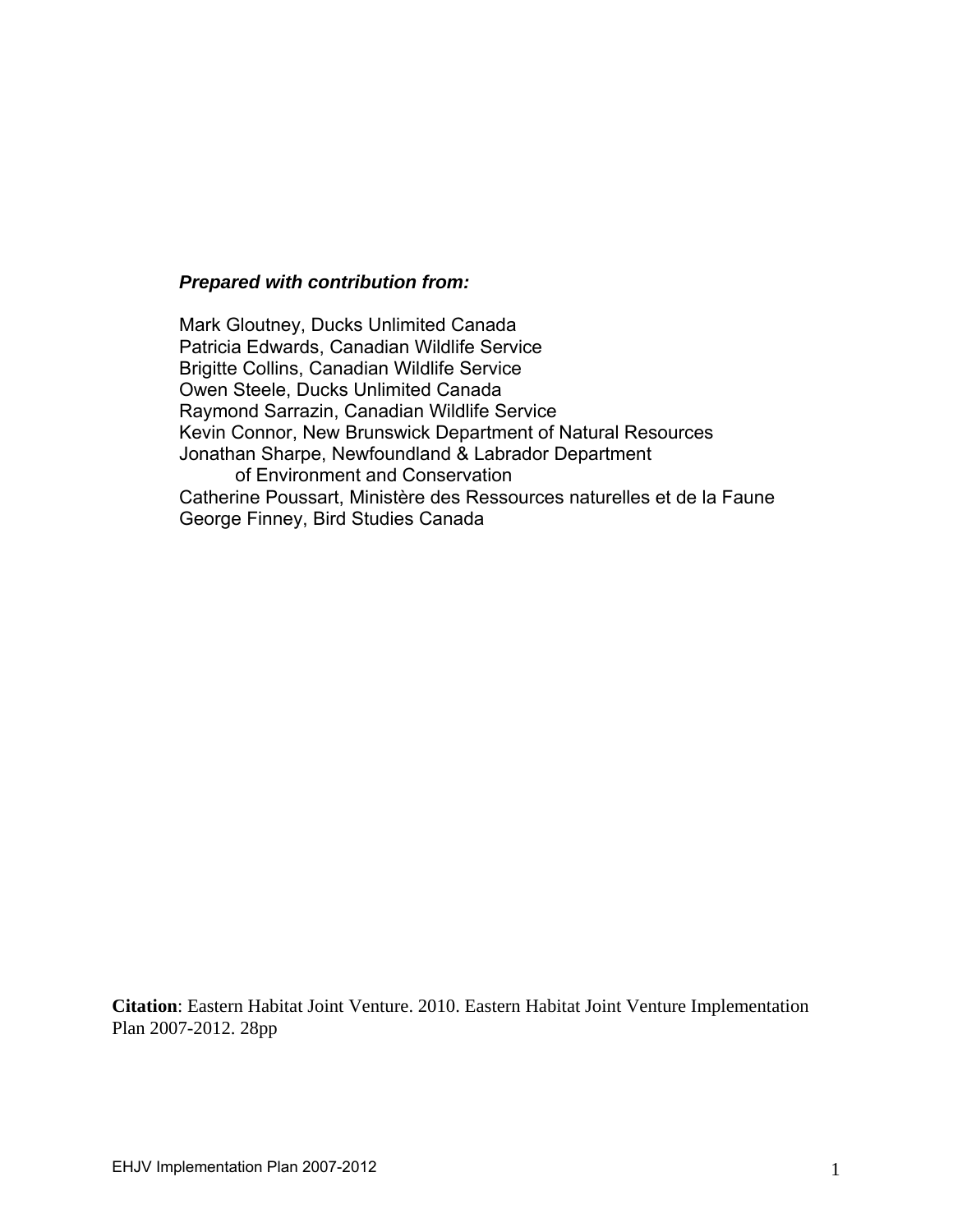| <b>Table of Contents</b> |  |  |
|--------------------------|--|--|
|                          |  |  |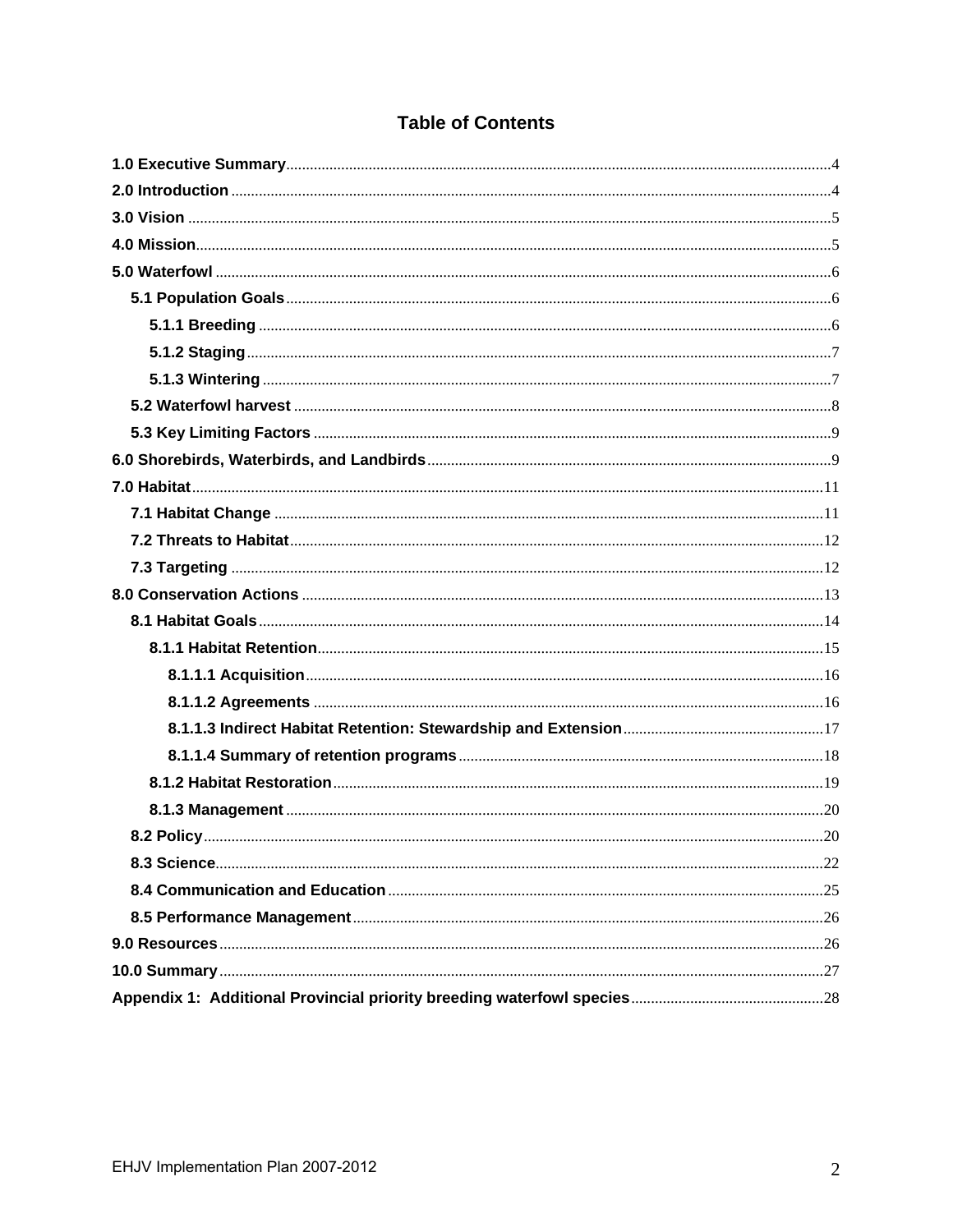## **List of Tables**

| Table 3. Eastern Canada harvest as a proportion of continental and Atlantic flyway harvest.  8 |  |
|------------------------------------------------------------------------------------------------|--|
|                                                                                                |  |
|                                                                                                |  |
|                                                                                                |  |
|                                                                                                |  |
| Table 8: Summary of investments required for each activity in the implementation plan          |  |

## **List of Figures**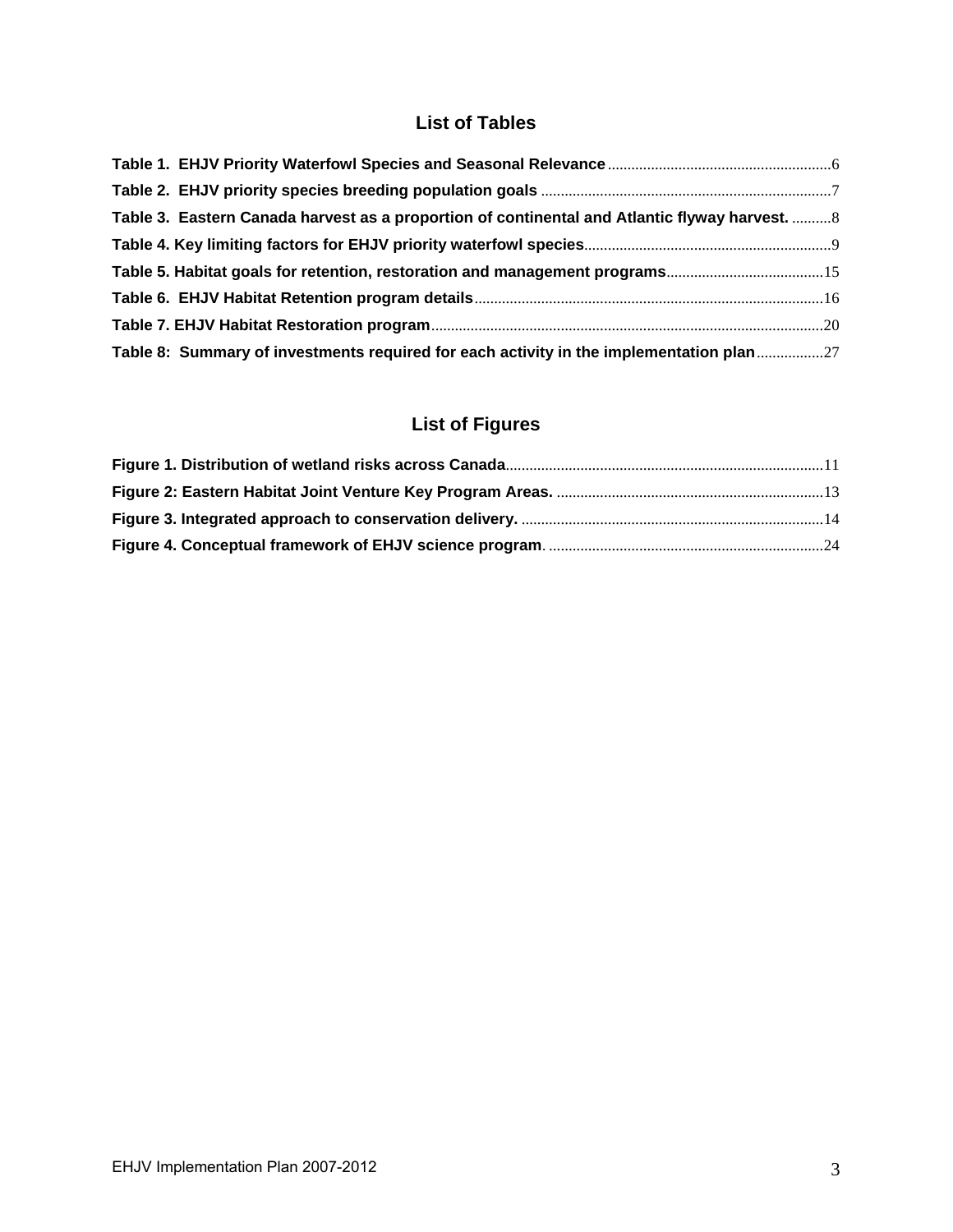## <span id="page-4-0"></span>**1.0 Executive Summary**

This Eastern Habitat Joint Venture (EHJV) implementation plan reflects the direction outlined in the six provincial EHJV implementation plans. The plan provides direction on conservation actions for five years (April 2007 – March 2012).

The EHJV provides critical habitat for 14 priority waterfowl species throughout the year. Current population estimates reveal a waterfowl deficit of 222,400 breeding pairs. The deficit is primarily related to Black Duck, Mallard, Ringed-necked Duck and Common Eider populations. The successful elimination of this waterfowl deficit will require conservation actions that focus on increasing the attractiveness of the landscape to breeding pairs by increasing the number of wetlands across the landscape, and by restoring larger wetlands to increase duckling survival. A complementary focus includes efforts to prevent further habitat loss.

The next 25 years will be a critical period for securing the future of North America's waterfowl populations. Risks to habitat are increasing; losses have been dramatic and continue to occur in EHJV high priority conservation regions. It became evident in this review that EHJV partners *can not achieve our conservation vision, particularly in the most important landscapes, if we continue doing the same things at the same scale and rates while other factors continue to erode waterfowl habitat.* To this end the plan focuses on implementing a wide diversity of targeted, innovative conservation actions that will secure 1,103,073 acres and restore 28,121 acres of critical habitat. This scale of conservation will provide habitat sufficient to support 60% of the waterfowl population goal of 1,526,300 breeding pairs. Stewardship and extension programs will provide habitat protection at the landscape scale. A focused science program will ensure that conservation actions provide maximum benefit and development of explicit habitat population models will improve the ability of the EHJV partners to strategically deliver a suite of conservation actions designed to produce the desired waterfowl response.

EHJV partners must find ways to accelerate habitat conservation and to decrease the rate of habitat loss in all high priority waterfowl conservation regions. Securing the future of North America's waterfowl will require the generation of more resources and the development and implementation of improved policies to reverse the continuing downward trends among important waterfowl habitats across eastern Canada. The successful implementation of conservation actions identified within this Implementation Plan will require an investment of \$114.6M; however, this includes an anticipated funding shortfall of \$28M. To close this funding shortfall, EHJV partners will actively seek additional resources.

## <span id="page-4-1"></span>**2.0 Introduction**

The EHJV spans 6 provinces, encompasses 1/3 of Canada's landmass, and 2/3 of Canadian population resides within its boundaries. The EHJV supports 39 % of Canada's wetlands (> 120.8 M acres of fresh and tidal wetlands) with historic wetland loss occurring primarily along the coasts (Maritime and Great Lakes), major river systems, and within the productive agricultural areas.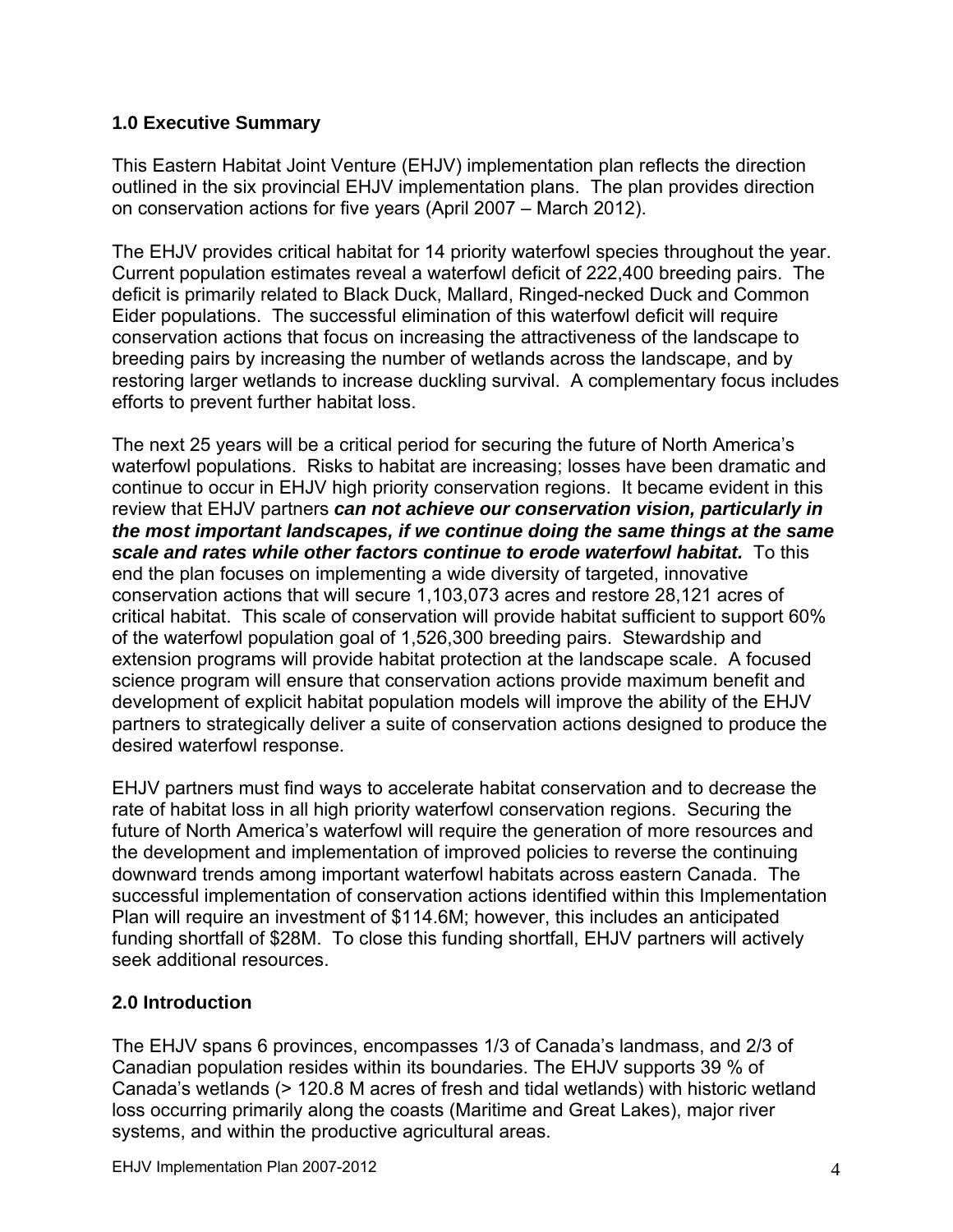The EHJV is a partnership of like-minded agencies and organizations dedicated to the protection and restoration of Canada's wetlands. Partners have been working since 1989 to achieve the goals of the North American Waterfowl Management Plan (NAWMP) and the EHJV portion of the continental waterfowl and resultant habitat goals in eastern Canada. Since its inception in 1989, the partnership has invested \$223M to protect 885,775 acres of essential habitat of which 545,760 acres have been restored.

The EHJV partnership has been guided by: the 1998 NAWMP Update; 2004 Strategic Guidance document; 2007 NAWMP Continental Progress Assessment; and the 2007 Report from the Joint Task Group for Clarifying North American Waterfowl Management Plan Population Objectives and their Use in Harvest Management. In particular, this EHJV Implementation Plan reflects the direction and priorities established in the six recently updated 5-year provincial EHJV Implementation Plans. The Provincial implementation plan process developed waterfowl population and habitat goals by integrating the best available science, and waterfowl population and habitat information. Waterfowl population goals reflect the desire to achieve, or exceed, population levels equivalent to the mean of the three highest population estimates recorded between 1990 and 2005.

The conservation actions of the EHJV partnership are designed to create landscape conditions conducive to addressing and surmounting key limiting factors for ducks, i.e.: settling rates and duckling survival. In addition to waterfowl benefits, conservation actions also provide social benefits (ecological goods and services) that include: species biodiversity, improved water quality and quantity, improved air quality, adaptation to climate change, improved human and livestock health. Activities are guided by a strong commitment to science and the adoption of an adaptive management philosophy that ensures conservation actions continually evolve and produce iteratively increased waterfowl benefits. The commitment to a science-based EHJV program necessitates the continuance of dedicated waterfowl surveys essential to the monitoring of landscape level progress towards waterfowl goals; the development of innovative habitat population models to guide conservation; and the harmonization of habitat and harvest goals.

#### <span id="page-5-0"></span>**3.0 Vision**

## *Landscapes that support sustainable bird populations while providing ecological and economic benefits to society***.**

#### <span id="page-5-1"></span>**4.0 Mission**

*Provide leadership to achieve healthy and sustainable waterfowl and other bird populations through conservation partnerships. EHJV partners strive for sustainable and responsible management of the landscape by taking into account social, economic, and environmental factors.*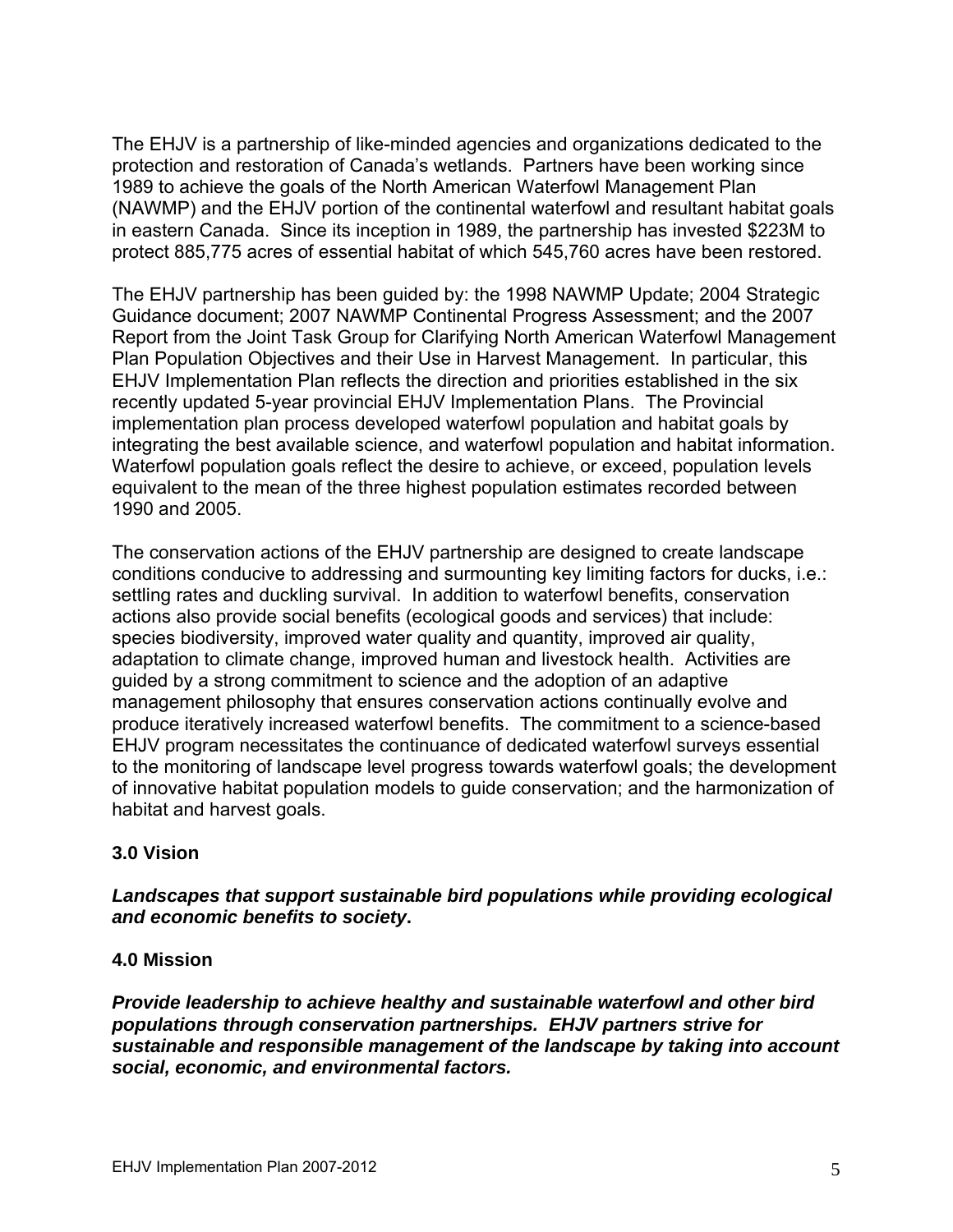#### <span id="page-6-0"></span>**5.0 Waterfowl**

The EHJV supports significant numbers of breeding, migrating, and wintering waterfowl species that migrate within the Atlantic and Mississippi Flyways (Table 1). Priority species were established based on the best available information and includes those species for which the EHJV supports a significant portion of the continental population.

#### <span id="page-6-1"></span>**5.1 Population Goals**

## <span id="page-6-2"></span>5.1.1 Breeding

Eastern Canada is an important waterfowl production area for many continentally significant species. Since 1990, systematic waterfowl surveys have been flown across eastern Canada upon which EHJV waterfowl population goals were established. The goals reflect the mean of the top 3 population counts from the surveys during the period 1996 to 2005. The top counts typically occurred between 1999 and 2002. Overall, waterfowl population goals of 1.5 M indicated breeding pairs (IBP) were established for EHJV priority species (Table 2). Some waterfowl goals involve population reductions. For example, the goal for resident Canada Geese in Ontario is to reduce the population by 50%. Unfortunately current habitat conditions are not adequate to sustain populations at goal levels. On average there is a waterfowl deficit of 222,434 IBP (Table 2). Conservation actions were developed to begin to reduce this deficit. Provincial steering committees also included additional provincially significant species into their implementation plans (Appendix 1). The additional provincially significant breeding species include Blue-winged Teal, Wood Ducks, Common Goldeneye and Hooded Merganser. These species add another 35,225 IBP to the total waterfowl deficit (Appendix 1) resulting in a total waterfowl deficit of 257,659.

<span id="page-6-3"></span>

|                                         | <b>Seasonal Relevance</b> |                       |                  |  |
|-----------------------------------------|---------------------------|-----------------------|------------------|--|
| <b>Species</b>                          | <b>Breeding</b><br>(B)    | <b>Staging</b><br>(S) | Wintering<br>(W) |  |
| American Black Duck                     |                           |                       |                  |  |
| Mallard                                 |                           |                       |                  |  |
| Green-winged Teal                       |                           |                       |                  |  |
| Lesser Scaup                            |                           |                       |                  |  |
| Ring-necked Duck                        |                           |                       |                  |  |
| Common Eider - 3 races                  |                           |                       |                  |  |
| <b>Black Scoter</b>                     |                           |                       |                  |  |
| Long-tailed Duck                        |                           |                       |                  |  |
| Harlequin Duck - eastern population     |                           |                       |                  |  |
| Barrow's Goldeneye - eastern population |                           |                       |                  |  |
| <b>Greater Snow Goose</b>               |                           |                       |                  |  |
| Tundra Swan                             |                           |                       |                  |  |
| Canada Goose - AP                       |                           |                       |                  |  |
| Canada Goose - NAP                      |                           |                       |                  |  |
| Canada Goose - SJBP                     |                           |                       |                  |  |
| Canada Goose - MVP                      |                           |                       |                  |  |
| Canada Goose - Resident                 |                           |                       |                  |  |

|  | Table 1. EHJV Priority Waterfowl Species and Seasonal Relevance |  |  |  |  |
|--|-----------------------------------------------------------------|--|--|--|--|
|--|-----------------------------------------------------------------|--|--|--|--|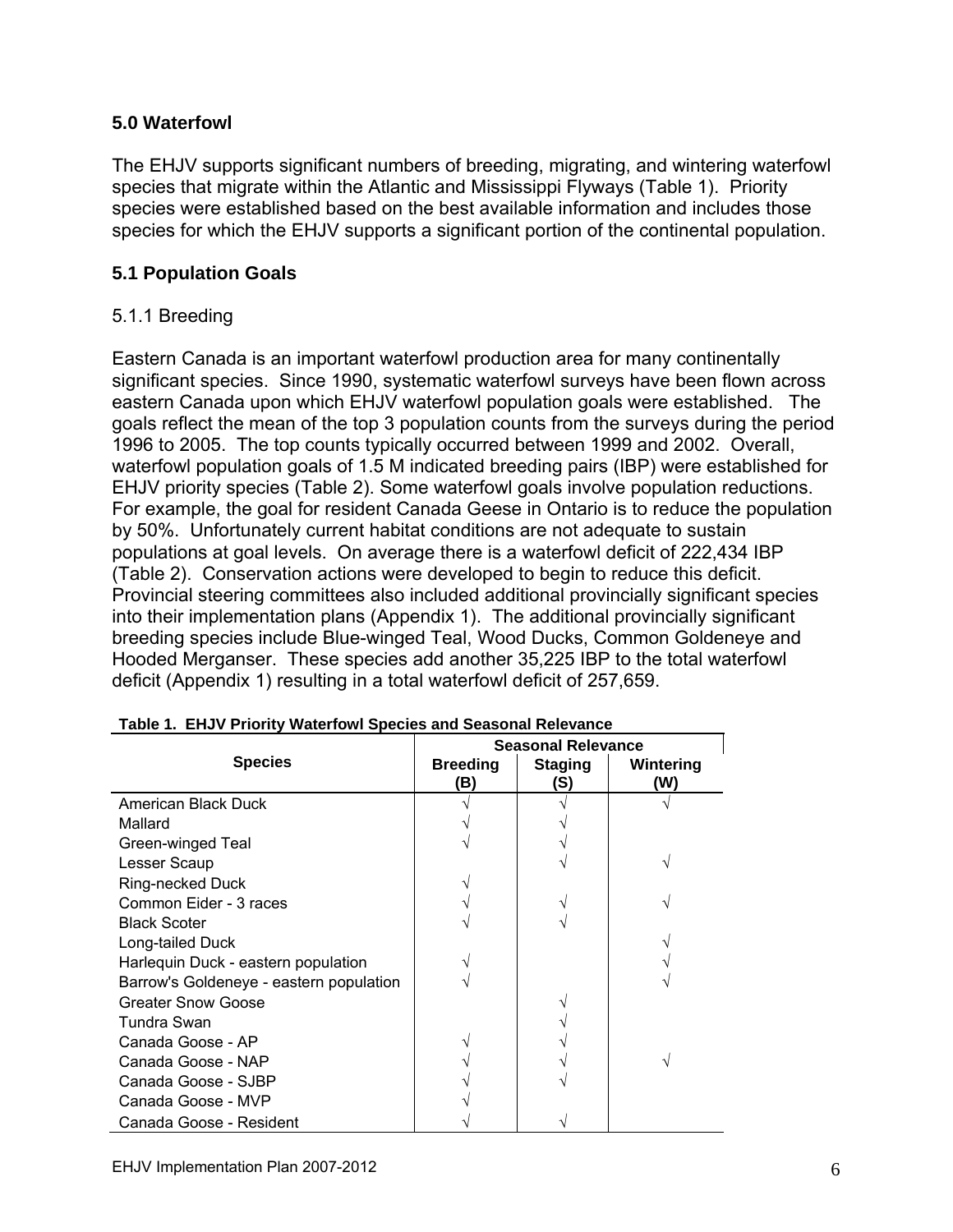Black ducks are a cornerstone species for the EHJV with 95 % of the continental population breeding within the EHJV. Conservation actions have been developed for Black Ducks to reduce the current deficit of > 90,000 IBP. The EHJV supports 80% of the continental breeding population of Common eiders (southern race). Long-term studies are underway to update population models and refine eider conservation and management strategies. The Atlantic and north Atlantic populations of Canada geese are important birds to hunters in the Atlantic flyway and breed exclusively within the EHJV.

|                         |                 | Average population | <b>Waterfowl Deficit</b> |
|-------------------------|-----------------|--------------------|--------------------------|
| <b>Species</b>          | Objective (IBP) | estimate (IBP)     | (IBP)                    |
| <b>Black duck</b>       | 363,000         | 272,524            | 90.476                   |
| Mallard                 | 232,800         | 183,124            | 49,676                   |
| Green-winged teal       | 80.400          | 57,956             | 22,444                   |
| Ring-necked duck        | 184.400         | 149,220            | 35,180                   |
| Common eider - dresseri | 128,500         | 82,334             | 46,166                   |
| Common eider - borealis | 25,700          | 18,681             | 7,019                    |
| Canada Geese - AP       | 150,000         | 160,000            | $-10,000$                |
| Canada Geese - NAP      | 69.000          | 49.900             | 19,100                   |
| Canada Geese - SJBP     | 50,000          | 46,166             | 3,834                    |
| Canada Geese - MVP      | 187,500         | 183,500            | 4,000                    |
| Canada Geese - Resident | 55,000          | 100,461            | $-45,461$                |
| Total                   | 1.526.300       | 1,303,866          | 222,434                  |

<span id="page-7-2"></span>**Table 2. EHJV priority species breeding population goals (indicated breeding pairs: IBP), average population estimate (1996-2005) and waterfowl deficit (goal – average population estimate).** 

## <span id="page-7-0"></span>5.1.2 Staging

Eastern Canada supports substantial numbers of waterfowl during spring and fall migration. For example, all Black Scoters pass through the Baie des Chaleurs in NB, and similarly, almost all of the greater snow geese pass through Québec. Unfortunately, systematic surveys of staging waterfowl are limited, geographically restricted, and currently employ different methodologies rendering it impossible to establish EHJV-wide staging goals. The best staging surveys exist for the Great Lakes with an estimate of 65 million waterfowl use days. In Québec, surveys are not adequate to determine waterfowl use days. Consequently staging goals for Québec were expressed in terms of total waterfowl: 853,500 individuals. There was insufficient information to generate staging goals in Atlantic Canada.

## <span id="page-7-1"></span>5.1.3 Wintering

Over the past decade the extent of open water during the winter along the coast and Great Lakes has been increasing. This has resulted in increasing numbers of wintering waterfowl. Surveys of wintering waterfowl are more complete in Quebec and Atlantic Canada then for staging birds and allowed development of provincial goals of 247,140 waterfowl wintering in Atlantic Canada and 103,500 waterfowl wintering in Quebec. There was insufficient information to generate wintering objectives for Ontario.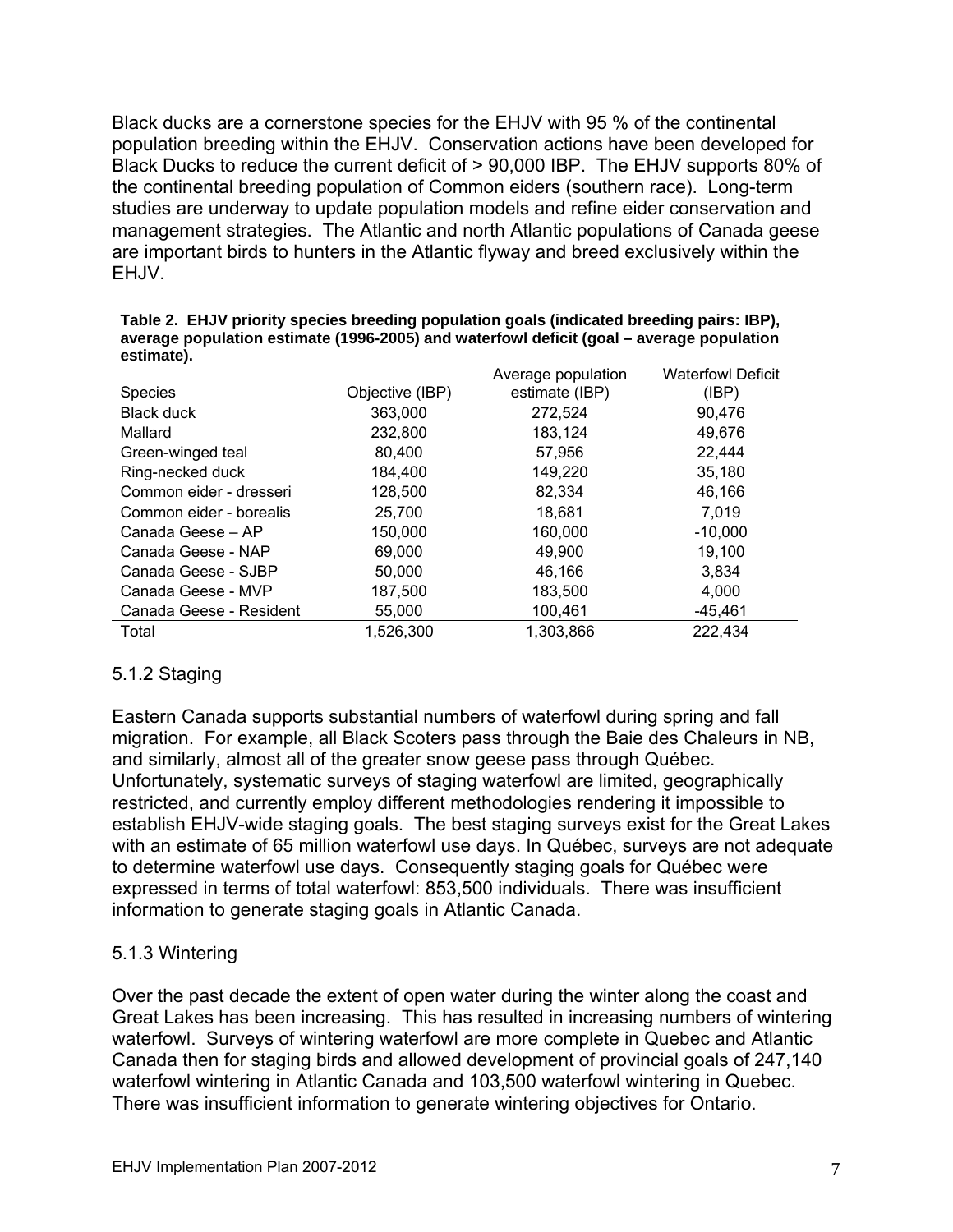## <span id="page-8-0"></span>**5.2 Waterfowl harvest**

The fall waterfowl migration provides an important recreational opportunity for waterfowl hunters in Canada. The average annual waterfowl harvest in eastern Canada, from 1999–2006, was 2.21M birds/year. Over this period, the harvest in eastern Canada accounted for 55% of the duck, and 36% of the goose harvest in Canada. Total harvest in eastern Canada is comparable to harvest in prairie Canada, however, 65% of hunters (based on permit sales) reside in eastern Canada thus, attention to waterfowl conservation in eastern Canada is critical to the majority of Canadian waterfowl hunters. In a continental context however, Eastern Canadian waterfowl hunters accounted for only 5.8 % of the continental harvest and 29.7% of Atlantic flyway harvest (Table 3). This demonstrates that while the EHJV produces a significant proportion of the waterfowl for the Atlantic flyway, eastern Canadian hunters account for less then a third of the harvest in the Atlantic flyway.

**Table 3. Eastern Canada (Ontario, Quebec, New Brunswick, Prince Edward Island, Nova Scotia, Newfoundland and Labrador) harvest as a proportion of continental and Atlantic flyway harvest. Based on mean (1999 – 2006) combined harvest for Canada and the United States**.

<span id="page-8-1"></span>

| .                      |                                                       |                                                           |
|------------------------|-------------------------------------------------------|-----------------------------------------------------------|
|                        | Eastern Canada harvest as %<br>of continental harvest | Eastern Canada harvest as % of<br>Atlantic flyway harvest |
| Total ducks            | 4.6                                                   | 28.6                                                      |
| Total geese            | 11.6                                                  | 31.9                                                      |
| <b>Total waterfowl</b> | 5.8                                                   | 29.7                                                      |
| Total permits          | 7.0                                                   | 15.2                                                      |
| <b>Black Ducks</b>     | 44.4                                                  | 52.5                                                      |
| Mallards               | 4.1                                                   | 32.8                                                      |
| Green-winged teal      | 3.8                                                   | 31.9                                                      |
| Ring-necked duck       | 7.3                                                   | 27.3                                                      |
| Canada Goose           | 8.7                                                   | 29.1                                                      |
| Snow Goose             | 13.7                                                  | 66.0                                                      |

Hunters represent an important stakeholder within the EHJV as hunters directly contribute time and resources to the conservation and restoration of wildlife habitat (WHC 2000). In spite of the fact that waterfowl hunters represent only 0.5% of the Canadian population they contribute substantially to local, regional and national economies. Estimated expenditures by waterfowl hunters were \$83M/year in 1996.

Waterfowl and other wildlife dependant species that benefit from the conservation actions of the EHJV also provide substantial benefit to non-consumptive resource users. For example, bird watching is becoming an increasingly popular activity. For example:

- 1) Bird watching contributes approximately \$6.3M annually to the local Point Pele Ontario economy alone, and wetlands are a key part of the birding experience.
- 2) In 1996, \$1.3B was invested in Canada on non consumptive wildlife associated recreation including bird watching. This activity attracted 526,000 US visitors to Canada who invested \$706.3M during their visit (Chadonnet, P.H., B. des Clers, J. Fischer, R Gerhold, F Jori and F. Lamarque. 2002. The value of wildlife. Rev. Sci. Tech. Off. Int. Epiz. 1: 15-51.).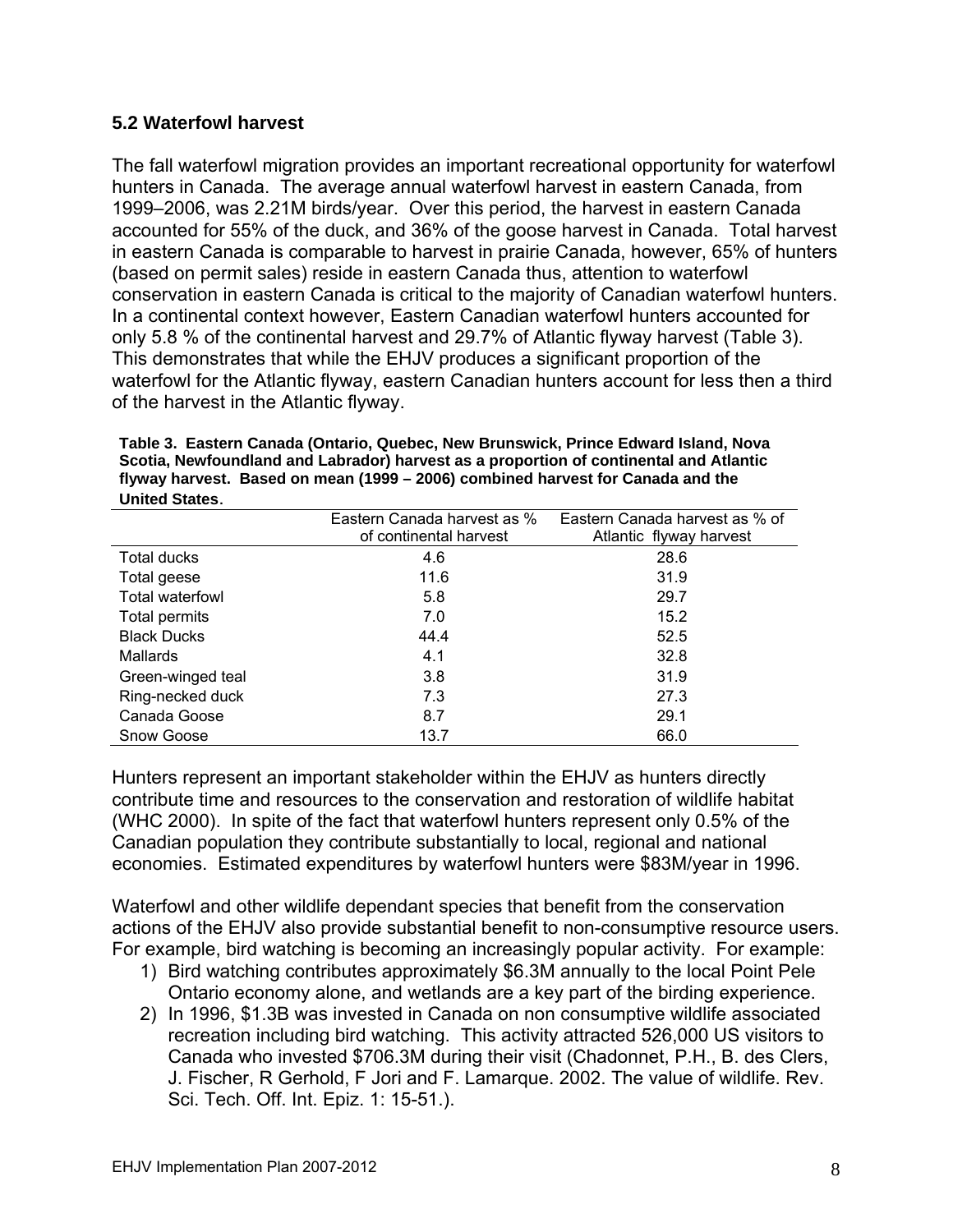## <span id="page-9-0"></span>**5.3 Key Limiting Factors**

The factors limiting waterfowl were developed using the best available information as well as expert opinion from waterfowl scientist and managers. Key limitations were developed for each species and period of the year when the EHJV is important for a species (Table 4). This builds on the recommendations of the 2007 NAWMP Continental Progress Assessment report for improved linkage between: 1) factors limiting waterfowl production and conservation actions, and 2) conservation actions to waterfowl population objectives. Conservation actions focus on the key limiting factors of duckling survival and settling rates for breeding waterfowl (e.g. density of breeding pairs related to the capacity of the landscape to meets the needs of breeding pairs) and will benefit priority dabbling duck. Conservation actions will address nest success for common eiders. Conservation actions focus on creating habitat conditions that will overtime create landscapes capable of supporting 1.53M IBP of EHJV priority waterfowl species.

<span id="page-9-2"></span>

| Limiting Factor      | <b>Breeding</b>          | Staging             | Wintering                |
|----------------------|--------------------------|---------------------|--------------------------|
| 1. Adult survival    | Black Duck: 3,5,6,13     | Black Duck: 8       | Black Duck: 1            |
| 2. Nest success      | Mallard: 2,4,6           | Mallard: 1, 9       |                          |
| 3. Hen productivity  |                          | Lesser Scaup: 12    | Lesser Scaup: 12         |
|                      | Common Eider (dresseri): | Common Eider        | Common Eider (dresseri): |
| 4. Pair settlement   | 1,2,6,8                  | (dresseri): 1       |                          |
| 5. Hen breeding      | Common Eider (borealis): |                     | Common Eider (borealis): |
| condition            | 1, 5                     |                     | 1,5                      |
|                      |                          |                     | Common Eider             |
| 6. Brood survival    |                          |                     | (sedentaria): 1          |
| 7. Nest sites        |                          |                     | Long-tailed Duck: 1,11   |
| 8. Spring body       |                          |                     |                          |
| condition            | Canada Goose AP: 2,6     | Canada Goose AP:8   |                          |
|                      |                          | Canada Goose NAP:   |                          |
| 9. Harvest mortality | Canada Goose NAP: 2,6    |                     | Canada Goose NAP: 1      |
|                      |                          | Canada Goose SJB:   |                          |
| 10.Survival          | Canada Goose SJB: 2,6    | 9                   |                          |
| 11.Contaminants      | Canada Goose MV: 2,6     |                     |                          |
|                      |                          | Greater Snow Goose: |                          |
| 12. Disturbance      |                          | 8                   |                          |
| 13. Interspecific    |                          |                     |                          |
| competition          |                          | Tundra Swan: 8      |                          |
|                      | Cavity nesters: 7        |                     |                          |

**Table 4. Key limiting factors for EHJV priority waterfowl species. Number after each species corresponds to key limiting factor. Most important limiting factors are highlighted in red**.

## <span id="page-9-1"></span>**6.0 Shorebirds, Waterbirds, and Landbirds**

In order to move towards an all-bird North American Bird Conservation Initiative (NABCI) strategy, the EHJV incorporated the tenet of all-bird conservation into its *Strategic Framework 2004-2009* document. This is exemplified by the commitment: "To work cooperatively and in concert with new and existing partners to ensure the conservation of all bird species and their habitats…".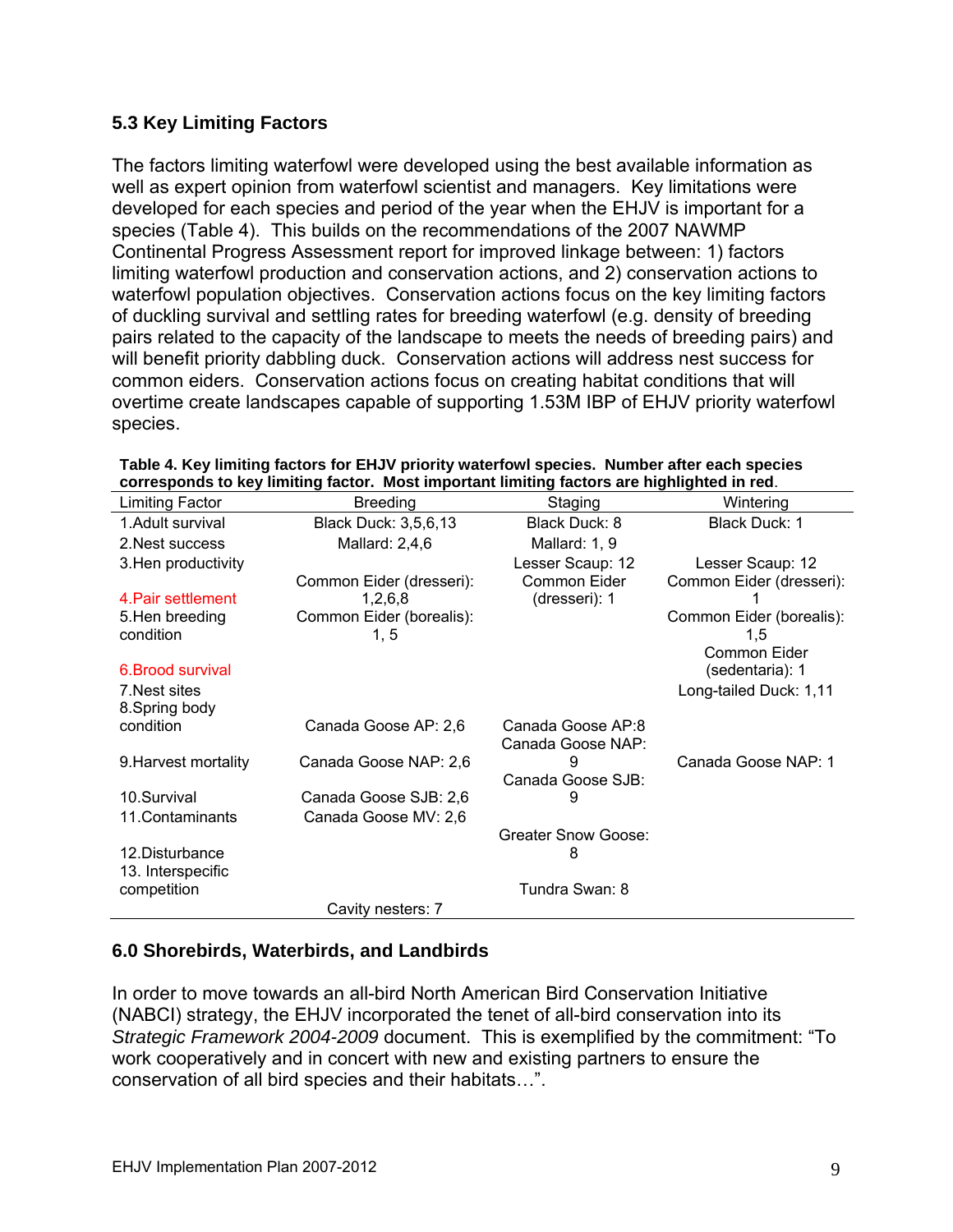The diverse wetland and adjacent uplands of eastern Canada provide important habitat for a multitude of waterbirds, shorebirds and landbirds. Activities related to these groups of birds have been informed by provincial conservation plans developed for each bird group. The planning process for these species has been limited by the quality and quantity of information. Consequently the priorities and quantifiable objectives for both habitat and populations related to other bird groups are generally less developed and the targeted funding available for implementation of conservation actions, monitoring and research remains limited. However, conservation plans are evolving as more information become available and plans increasingly identify key species, conservation issues and conservation actions focused on needs of key species. This information where possible is informing conservation actions of the EHJV. For example, land securement in Atlantic Canada has increasingly included a focus on retention of key coastal shorebird habitats.

While extensive conservation planning efforts are underway for other bird groups, the short-term emphasis in most provincial implementation plans for other bird groups is on land acquisition, monitoring, research, and education/awareness.

The EHJV has committed to be a lead player in implementing all-bird conservation. However, activities will be constrained until all-bird plans are funded and ready for full implementation. In the meantime, conservation actions for waterfowl focused on maintaining the quantity and quality of habitat can benefit other wetland-dependent bird species. For example: securement of coastal wetlands is important for many shorebirds; wetland policies will protect wetlands that are critically important to waterbirds; and the implementation of biodiversity best management practices (BMP's) in the agricultural landscape will benefit landbirds.

In order for the EHJV to optimize its impacts on non-waterfowl species some adjustments need to be made in its strategy toward implementation. To date, most often it has simply been assumed that conservation actions benefiting waterfowl would also benefit other species. This will not necessarily always be the case. Planning habitat conservation projects should take into account the likely impact on key focal species in other species groups. Secondly, monitoring the response of these key focal species to habitat treatments should become embedded in the EHJV evaluation process.

To fulfill its obligations to the NABCI, Environment Canada initiated, in 2008, the development of all-bird conservation plans in each of Canada's Bird Conservation Regions (BCRs) that will incorporate new and existing plans into BCR-specific all-bird frameworks: Bird Conservation Plans. Priority setting and planning resulting from this process will provide the opportunity to develop biologically-based implementation plans for each BCR and ultimately the active integration of all-bird conservation initiatives within the EHJV (BCR 3, 7, 8, 12, 13 and 14 for EHJV) and other joint ventures.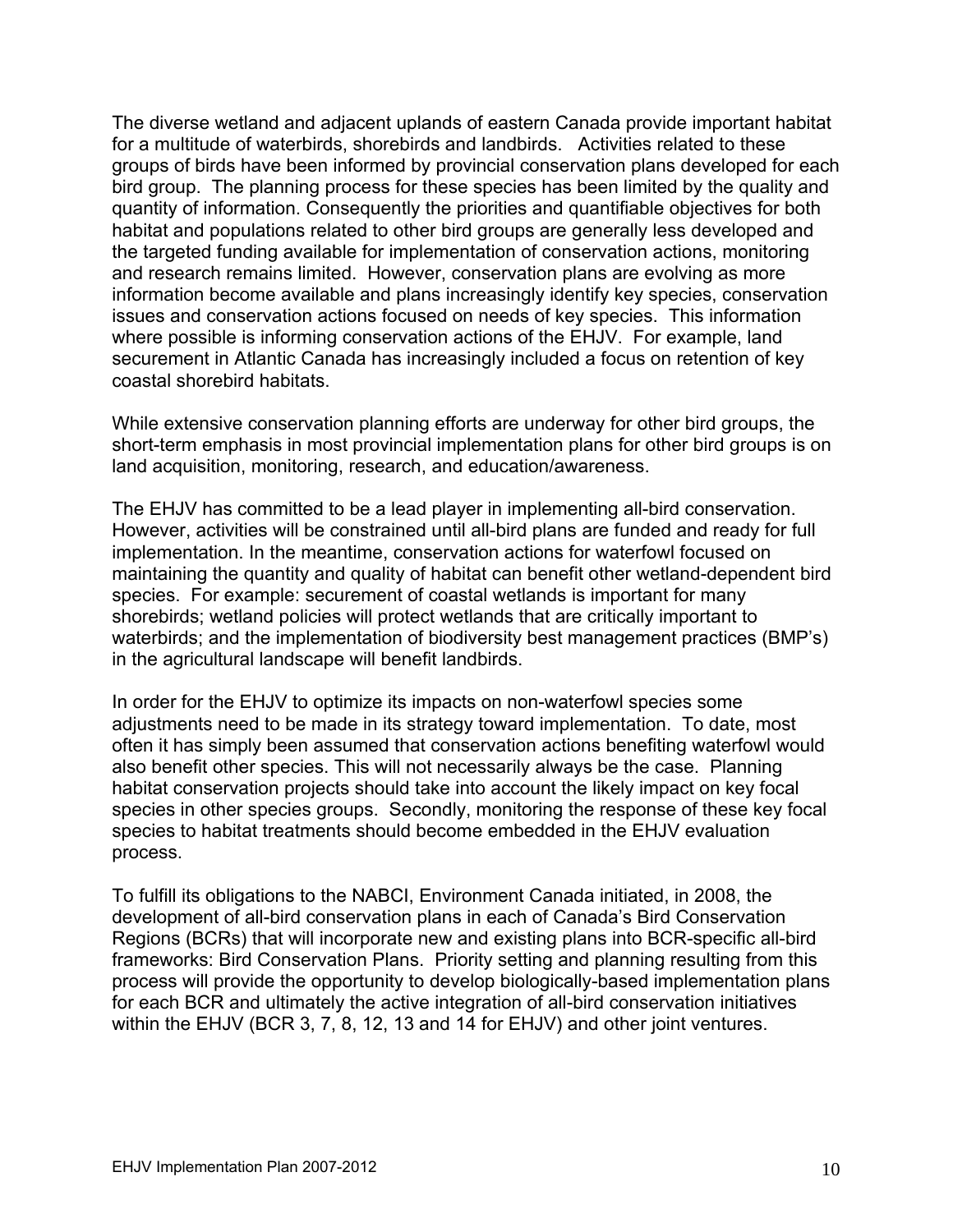## <span id="page-11-0"></span>**7.0 Habitat**

The EHJV spans six Provinces and encompasses 3,283,358  $km^2$  or 1/3 of Canada's landmass. Sixty six percent of the Canadian population resides within the EHJV boundaries with a decidedly southern distribution, typically along coasts and major river systems or within productive agricultural areas.

The EHJV supports 39 % of Canada's wetlands (> 120.8 million acres of fresh and tidal wetlands). Historic losses of wetlands have occurred primarily in the settled areas: along the coasts, major river systems, and within the productive agricultural areas. Much of the loss occurred prior to 1900 as land was settled by Europeans. Wetlands continue to be at risk within the settled areas of the EHJV (Figure 1), since the level of wetland protection varies across the Joint Venture.

Habitat within the EHJV supports waterfowl throughout the year. However, habitat needs of waterfowl and other wetland dependant species vary throughout the stages of their life cycle (breeding, migration and wintering). As such, conservation actions focus on retention and restoration of habitats that provide for the range of needs of the birds and relate to key vital rates (Table 4). These considerations have driven the delineation of EHJV priority areas.



<span id="page-11-2"></span>**Figure 1. Distribution of wetland risks across Canada (Canada. 1991.** *State of the Environment***. Ottawa: State of the Environment Reporting, Environment Canada.** 

#### <span id="page-11-1"></span>**7.1 Habitat Change**

European settlement began in the 1600's and by the 1900's had resulted in substantive losses of wetlands along coastal (tidal and freshwater) and agricultural area. For example: 1) more the 65% of Atlantic coastal wetlands have been lost, primarily through dyking and ditching; 2) more than 45,000 km of streams have been altered and 2.47M acres of land drained for agriculture in the Saint Lawrence River Valley of Quebec; and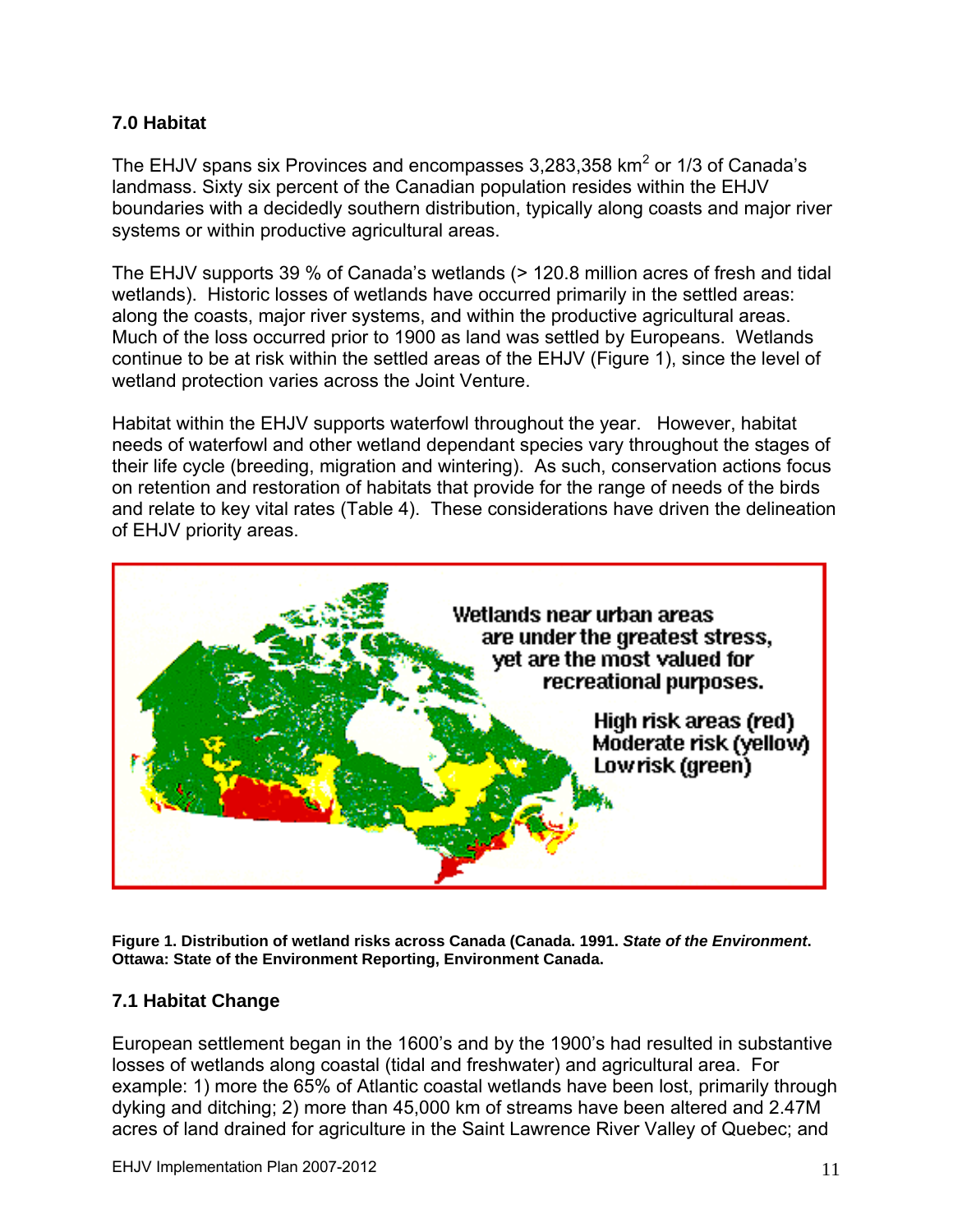3) over 90% of wetlands have been lost in many agricultural areas of Ontario. Not all landscape change has been detrimental. Changes in land use practices have increased the availability of food during the migration and over-wintering period for many species; particularly for waterfowl that feed in agricultural fields.

In spite of greater awareness of the benefits of wetlands, wetlands continue to disappear from the landscape. Current rates of wetland loss and net landscape change are largely unknown and will be a key component of future habitat monitoring programs.

## <span id="page-12-0"></span>**7.2 Threats to Habitat**

Threats to wetlands are diverse and variable across the EHJV. Wetlands continue to disappear from settled areas of Quebec and Ontario, but expectations are that losses have been largely curtailed in the Maritime Provinces as a result of strong wetland protection legislation and adoption of a mitigation sequence that promotes avoidance of wetlands in permitting of development projects (i.e. road construction). Conservation and policy actions can be tailored to directly address some of the drivers of wetland conversion: drainage of wetlands in agricultural and rural landscapes; degradation of wetlands from excessive inputs of sediments; application of nutrients and pesticides; urban expansion; and contamination from oil lost at sea. Other factors like climate change are also contributing to the change in wetland quantity and quality but the conservation solution to these factors is less apparent. A priority for EHJV partners is the development and implementation of innovative conservation actions that address key waterfowl limitations while focusing on reducing key drivers of wetland loss.

## <span id="page-12-1"></span>**7.3 Targeting**

The EHJV covers a vast geographic area and varies from intensively impacted areas (agricultural and urban) primarily in the south to pristine wilderness in the north. As such, direct conservation actions will be focused in those areas where the waterfowl response is expected to be the greatest and where there is the greatest risk of future loss of wetlands namely the agricultural and coastal areas (Figure 2). EHJV partners have developed their own conservation priority areas based on their respective needs, mandates, and data availability (waterfowl and habitat). In order to develop Key Program Areas for the EHJV these priority areas were merged and focused on priority waterfowl areas primarily in the settled areas and along the Maritime and great lakes coasts (Figure 2). Conservation actions in the remainder of the EHJV land area will be undertaken through a combination of policy and stewardship and extension actions.

By monitoring gains from conservation actions and government and industrial policy changes, along with losses from land-use pressures EHJV partners will be able to assess the cumulative impacts of land-use pressures. The Maritime Provinces are well positioned to start down this path as they have detailed wetland and land-use inventories that are reassessed on 10 year cycles.

The current mix of habitats within the EHJV was determined to be sufficient to maintain waterfowl populations at only 85% of breeding goal levels; therefore habitat goals were developed to reduce the waterfowl deficit of 222,434 IBP. Given ongoing wetland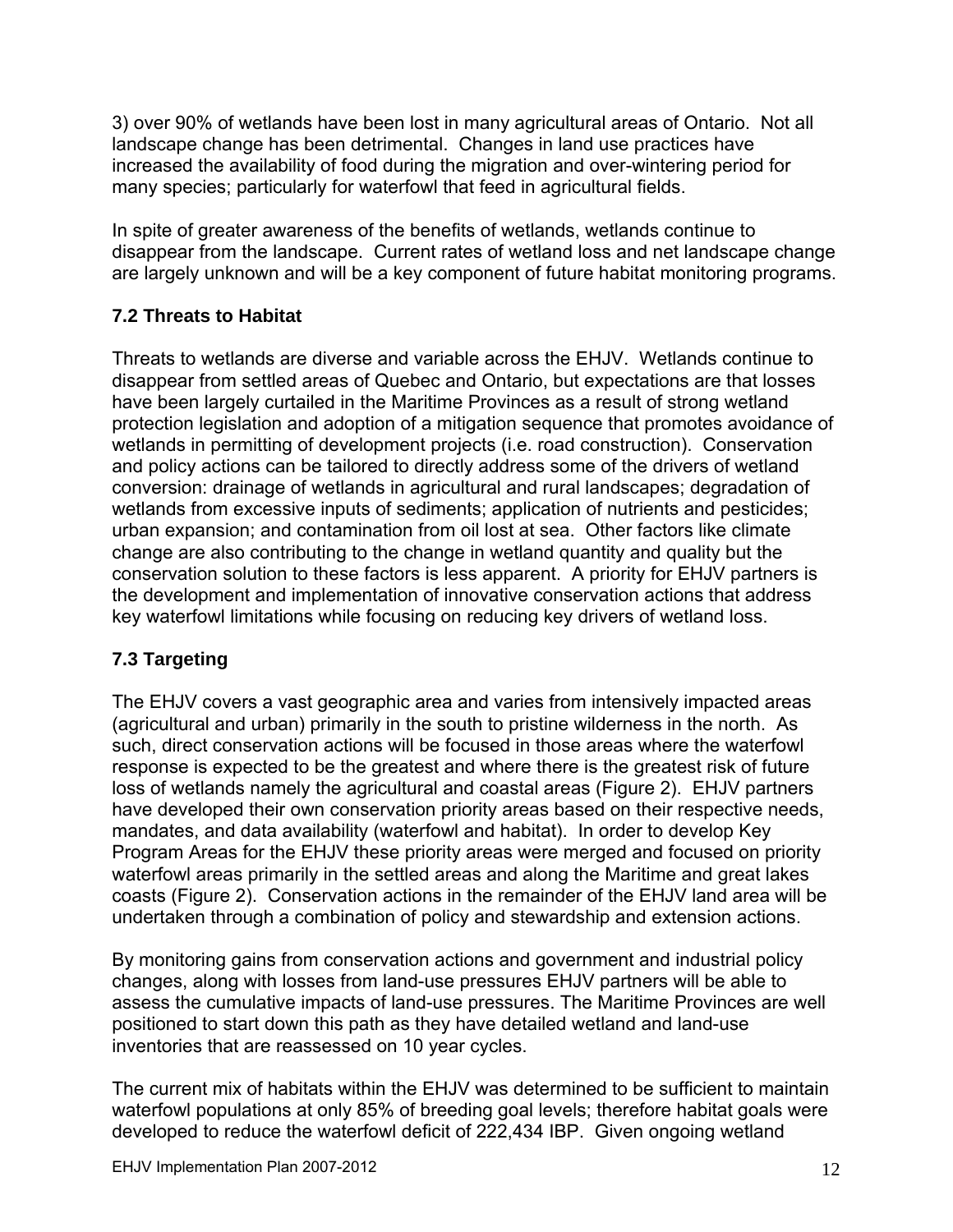degradation and loss it is essential that conservation actions focus on both habitat retention and restoration. The costs of restoration once a wetland has been significantly degraded is substantially greater than the investment in retaining the habitat thus, conservation actions outlined within this Plan represent an attempt to balance these two methods of conservation.



#### <span id="page-13-1"></span>**Figure 2: Eastern Habitat Joint Venture Key Program Areas.**

#### <span id="page-13-0"></span>**8.0 Conservation Actions**

Part of the mission of the EHJV partnership is to implement a range of conservation actions to create landscape conditions that will, overtime, eliminate the waterfowl deficit of 222,434 IBP. This will be accomplished by working at various spatial scales, and will require the use of different conservation tools specifically adapted to achieve results at the appropriate scale (Figure 3). Government policy influences actions that can potentially impact wetland conservation on a Regional or Provincial scale. Stewardship/extension programs target conservation actions at the scale of local priority areas. Retention, restoration and management activities will be implemented at the local spatial scale. These intensive activities are the most costly and will be targeted to the highest priority areas with the most appropriate conservation actions.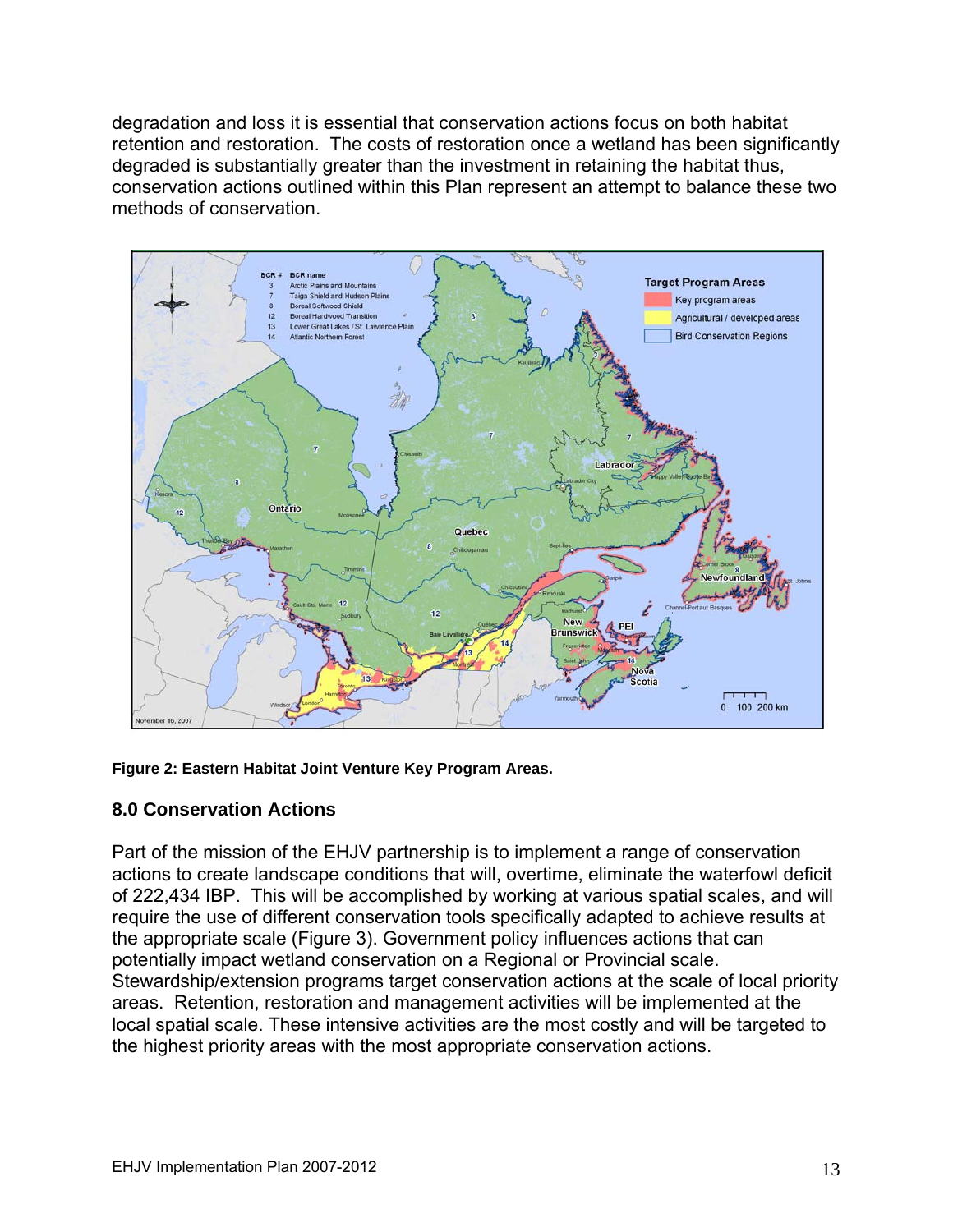

#### <span id="page-14-1"></span>**Figure 3. Integrated approach to conservation delivery.**

Implementation strategies for conservation actions were developed based on key waterfowl limiting factors (Table 4), our understanding of waterfowl responses to conservation actions (i.e. 1 acre of restored wetland will support 1.4 IBP in southern Ontario), and the need for a balanced approach that provided options to a diversity of landowners with various needs and expectations. The overall conservation strategy will maintain the quality and quantity of the wetland habitat base in support of current waterfowl populations and strategically augment the habitat base through restoration and enhancement actions that increase the capacity of the landscape to support more waterfowl, thereby reducing the EHJV waterfowl deficit.

#### <span id="page-14-0"></span>**8.1 Habitat Goals**

The key limiting factors for the priority waterfowl species are assumed to be duckling survival and settling rate (i.e. density of waterfowl settling to breed in a given area). EHJV habitat restoration will therefore be primarily focused on enhancing the capacity of the landscape to support breeding pairs, and increasing the survival potential of the ducklings that are produced.

Management Plan Population Objectives and their Use in Harvest Management (JTG) been that harvest rates will remain unchanged and that increased waterfowl response The 2007 Report from the Joint Task Group for Clarifying North American Waterfowl provided a specific framework for the development of integrated habitat and harvest goals. A key assumption throughout the development of this implementation plan has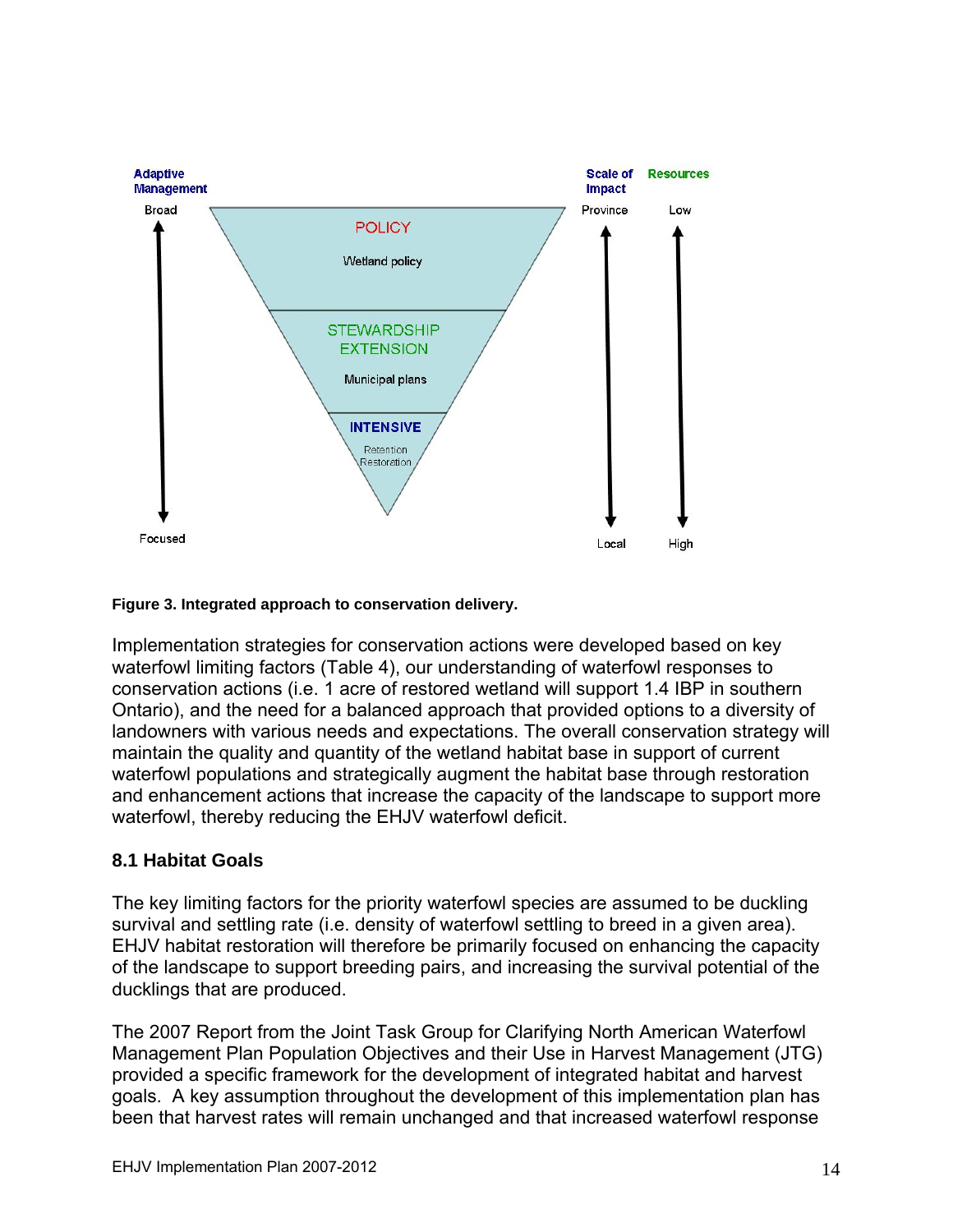will largely be the result of habitat improvement. At the August 2008 *Future of*  community agreed that there was a need to work toward better integration of habitat *Waterfowl Management Workshop* in Minneapolis, Minnesota, U.S.A. the waterfowl and harvest management goals. Activities are underway that will improve the EHJV's ability to actively support this goal: explicit habitat-population models are currently being developed in Ontario, Quebec, and the Maritime Provinces.

activities on 739,430 wetland and 283,470 acres of associated uplands. In addition, management activities will be directed towards the 263,001 wetland acres currently under agreement. Estimates of waterfowl responses to these conservation actions were developed from the best available information. Completion of explicit habitat-population models will improve our ability to assess waterfowl impacts of conservation actions. Estimates of the waterfowl benefit of attaining these habitat goals are summarized in Table 5. In support of the overall EHJV mission this implementation plan is designed to deliver conservation actions that result in the securement of 40,582 acres of wetland and 39,591 acres of associated upland habitat and the restoration of 14,520 wetland and 13,601 upland acres. In addition, Stewardship and extension activities will influence

<span id="page-15-1"></span>

| waterTowl response.      |               |                     |                                    |
|--------------------------|---------------|---------------------|------------------------------------|
| Conservation action      | Wetland acres | <b>Upland Acres</b> | Total predicted<br>waterfowl gains |
| <b>Habitat Retention</b> |               |                     |                                    |
| Acquisition              | 17910         | 16278               | 13171 (maintain<br>existing IBP)   |
| Agreements               | 22673         | 23312               | 15646 (maintain<br>existing IBP)   |
| Extension                | 42750         | 111150              | 17528 (maintain<br>existing IBP)   |
| Stewardship              | 696680        | 172320              | 520966 (maintain<br>existing IBP)  |
| Habitat restoration      |               |                     |                                    |
| Restoration              | 14520         | 136015              | 17943 (new pairs)                  |
| Habitat management       | 263001        | 344704              | 352403 (maintain<br>existing IBP)  |

#### Table 5. Habitat goals for retention, restoration and management programs and expected **waterfowl response.**

#### <span id="page-15-0"></span>**8.1.1 Habitat Retention**

#### Direct Habitat Retention: Securement

*Goal statement: Securement activities will increase the protection of the quality and quantity of wetland habitat for waterfowl and other wetland obligate species in support of current waterfowl populations*.

This goal will be achieved through the implementation of a combination of direct and extensive conservation actions focusing primarily on Coastal (tidal and fresh) wetlands, Coastal islands, and wetlands within agricultural landscapes. These key areas were targeted due to the high degree of threat to these habitats as well as their value relative to sustaining the current waterfowl population base. In some instances greater investment must be made in acquisition because land prices are rapidly escalating (i.e.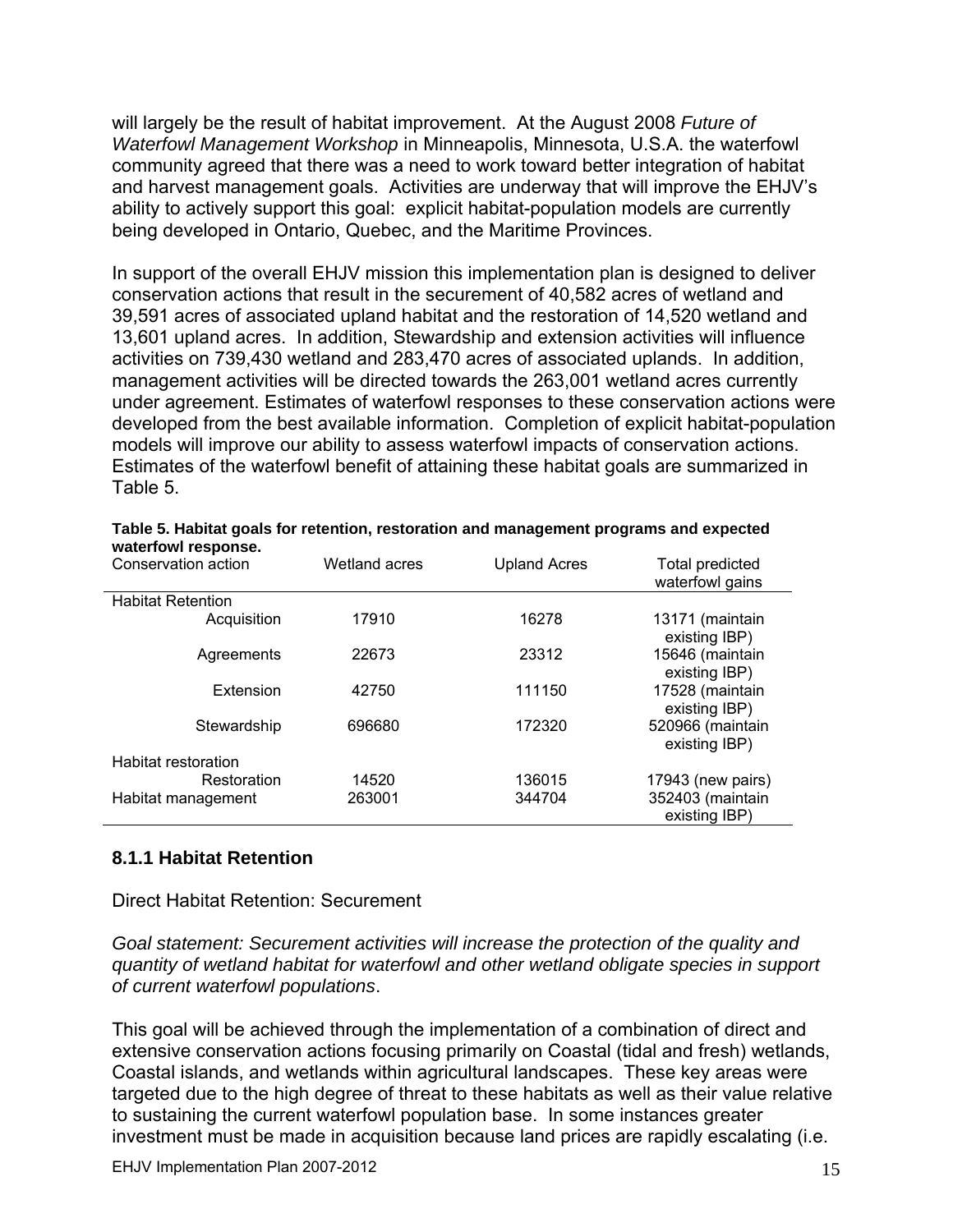coastal islands for nesting eiders). Table 6 outlines specific goals of the EHJV reten tion program components.

## <span id="page-16-0"></span>**8.1.1.1 Acquisition**

through fee-simple purchase or land donation. These activities are relatively expensive The goal of acquisition is to secure title to 34,188 acres of critical waterfowl habitat (Table 6) therefore detailed screening processes are in place to focus activities on the wetland habitats with the highest risk of loss and the greatest waterfowl benefits.

In Nova Scotia there are hundreds of land parcels with their title and ownership listed by lands provide habitat for waterfowl and other wildlife including some of Nova Scotia's endangered or at-risk species. Nova Scotia's Municipal Government Act affords the Department of Natural Resources the opportunity of right-of-first-refusal of these lands in exchange for payment of the back taxes owed to the municipality. This provides a cost effective conservation program for the securement of critical land parcels that include wetlands and coastal habitats (Table 6). Service Nova Scotia and Municipal Relations as "Owners Unknown". Many of these

<span id="page-16-2"></span>

|                               | Wetland | Associated   |             |             |           |
|-------------------------------|---------|--------------|-------------|-------------|-----------|
|                               | acres   | upland acres | Total Acres | $Cost($ \$) | Cost/acre |
| <b>Acquisition</b>            |         |              |             |             |           |
| Fee-simple purchase           | 14684   | 15301        | 29985       | 36636420    | 1221      |
| Land donation                 | 601     | 514          | 1115        | 297500      | 267       |
| Owners unknown                | 1698    | 1390         | 3088        | 300000      | 97        |
| <b>Total Acquisition</b>      | 17910   | 16278        | 34188       | 37233920    |           |
| <b>Other than Acquisition</b> |         |              |             |             |           |
| Conservation agreements       | 21947   | 21969        | 43916       | 6344000     | 144       |
| Conservation easements        | 726     | 639          | 1365        | 1400000     | 1025      |
| Crown designation             | 0       | 704          | 704         | 557000      | 791       |
| Total other than acquisition  | 22673   | 23312        | 45985       | 8301000     |           |
| Stewardship                   |         |              |             |             |           |
| extension                     | 42750   | 111150       | 153900      | 2075000     | 13        |
| influence                     | 696680  | 172320       | 869000      | 9900000     | 11        |
| Total stewardship             | 739430  | 283470       | 1022900     | 11975000    |           |
| Total                         | 780012  | 323061       | 1103073     | 57509920    |           |

#### **Table 6. EHJV Habitat Retention program details**

## <span id="page-16-1"></span>**8.1.1.2 Agreements**

Conservation easements (purchased or donated land) are a method of habitat retention whereby the EHJV partners obtain a perpetual easement that restricts activity on the land. This approach is more cost effective than fee-simple purchase as the land is purchased or donated with the intent to retain the habitat in its current form. Taking easements does result in long-term obligations to monitor lands  $(1 - 2$  year intervals) to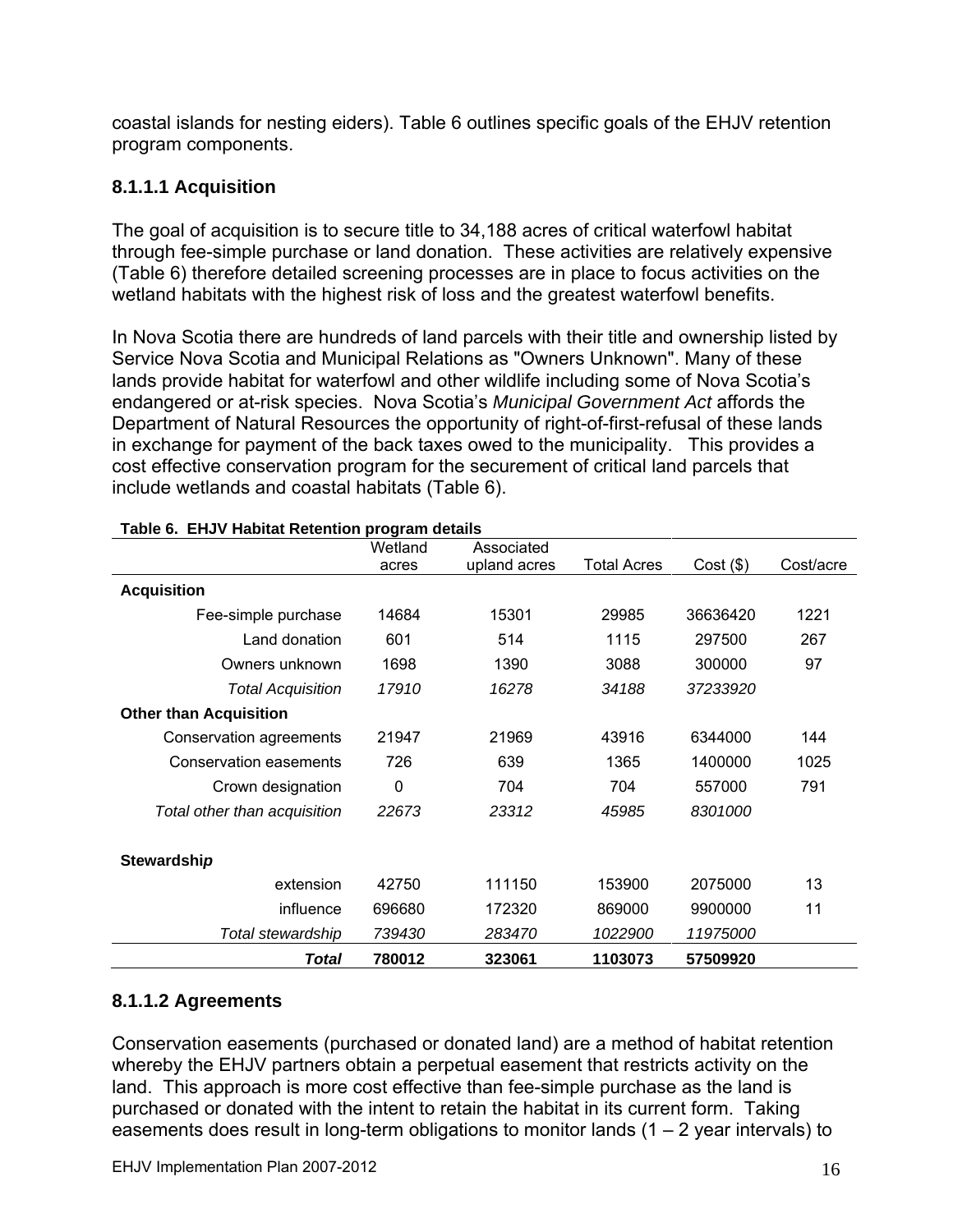ensure that terms of the easement are honoured. This program represents a significant growth opportunity within the EHJV.

*Conservation agreements* are agreements between sponsoring agencies and landowners which usually have a duration of 25-year or longer (minimum 10-year), and which are not necessarily registered on title. Landowners maintain all property rights and can assume responsibility for maintaining projects, although the sponsoring agency These no-cost agreements contain restrictions against future uses of the land so that it might support wildlife habitat management. typically assumes full management responsibility to ensure optimal project performance.

*Crown designation* involves the transfer of the right to manage a parcel of property between government departments. Benefits of crown designation are realized when the policies and statutes of the receiving department are implemented and applied to the property.

## <span id="page-17-0"></span>**.1.1.3 Indirect Habitat Retention: Stewardship and Extension 8**

purpose of conserving the quantity of wetlands to support current waterfowl populations. *Goal statement: Stewardship and extension programs focus on activities that promote or directly result in the sustainable use of wetlands and associated uplands for the* 

The NAWMP assessment report acknowledged that conservation actions must be change at landscape scales. The goal of EHJV Stewardship programs is to implement associated uplands, for the purposes of conserving waterfowl and wildlife and the understand and appreciate the importance of their involvement in wetland and upland protection to wetlands at a landscape scale so that the more intensive retention programs are not always the first or only option. The trade-off between indirect communities in the collective retention of the habitat quality necessary to sustain current scaled up to landscape levels and that policy and stewardship have roles in effecting activities that promote, or directly result in the sustainable use of wetlands and habitats on which they depend. Stewardship activities assist land managers to habitat stewardship. It is expected that stewardship programs will provide additional stewardship and direct securement programs is the level of certainty and longevity of protection as well as relative costs. These programs are critical to engaging local waterfowl populations.

Extension activities complement the stewardship program by providing information and professional habitat advice to land managers learning about the impacts of land use on wetlands, watersheds, and natural areas. These services sow the seeds for land stewardship and future enhancement or restoration projects resulting from the landowner's own activities that require no legal or binding agreements.

Examples of provincial stewardship programs: Agriculture Biodiversity Program

Farmers and agricultural practitioners are becoming increasingly aware of habitat conservation and biodiversity related issues. This is, in part, due to the Federal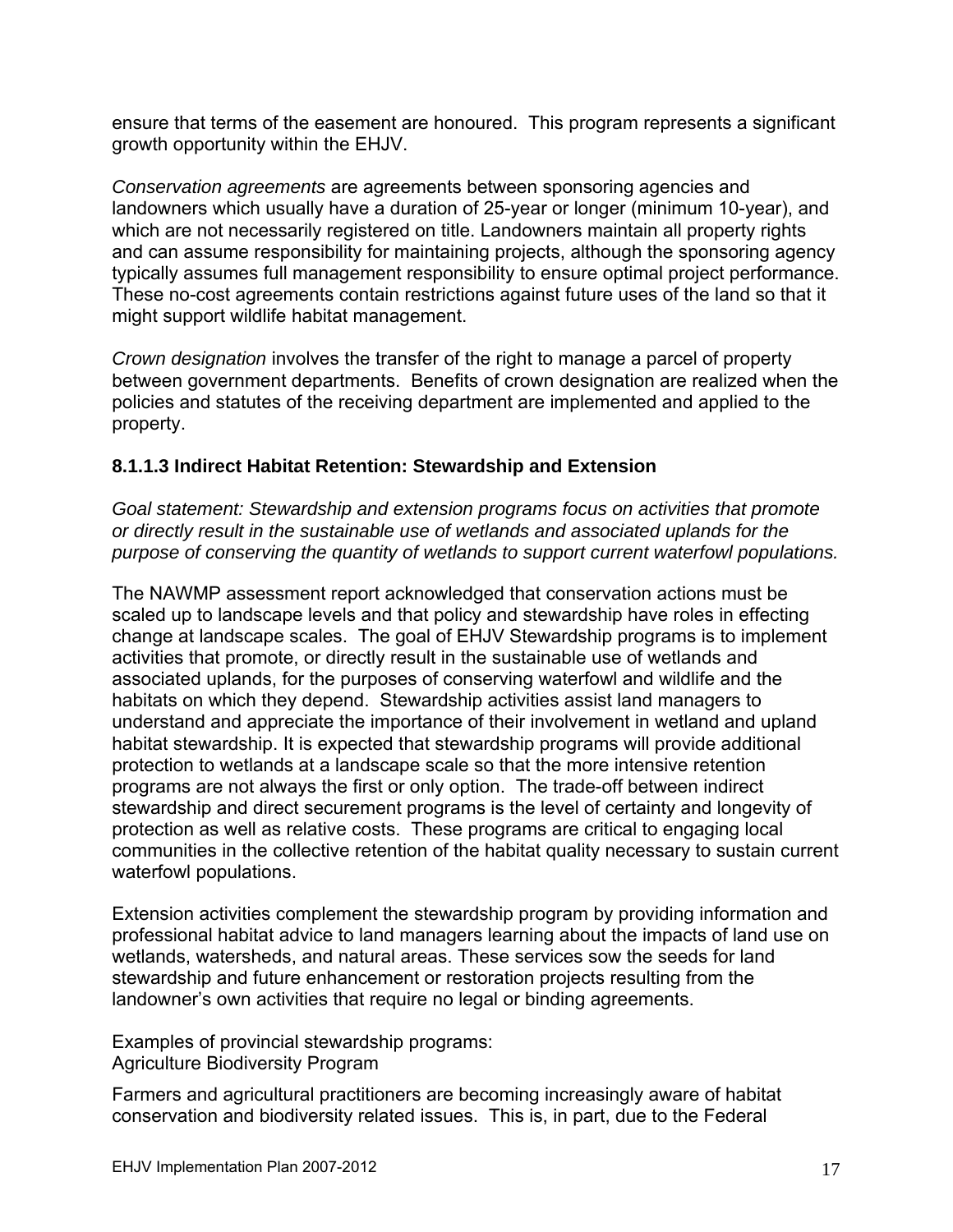Government's 2003 Agricultural Policy Framework and now "Growing Forward" that ai m to position Canada as the world leader in food safety, innovation, and environmentally responsible agricultural production. Environmental stewardship is promoted in these policies and farmers can access technical and financial assistance to implement farmers with planning and implementing BMP's across the Maritimes and in Ontario. Beneficial Management Practices such as wetland and riparian restoration following completion of an appropriate Environmental Farm Plan. EHJV partners are assisting

## Municipal Government Stewardship

implemented. Recognition of this fact has resulted in the development and implementation of a diversity of Municipal Government Programs across the EHJV. While delivery methods vary between the Provinces the intent is universally to provide of wetlands so that wetland protection and restoration can be included in Municipal The functional unit for land-use planning across the EHJV is the Municipal government as in most jurisdictions this is the level at which wetland conservation decisions are detailed information to Municipal land-use planners concerning the presence and value land-use plans. Examples include:

• Quebec Conservation Tools

distribution and value of wetlands within their jurisdiction. This is a critical step to inclusion of wetland protection and restoration within their land planning process. This program will result in development of conservation tools in all 17 administrative regions in Quebec and will promote dialogue on the importance of wetland conservation that will In Quebec, there has been little to no wetland information available for municipal landuse planning. To address this critical gap, EHJV partners have been developing conservation tools that provide municipalities with access to information about the hopefully lead to the inclusion of wetland protection and restoration in the land planning process.

Newfoundland and Labrador(NL) Municipal Stewardship Program

This program is one of the primary tools of the NL Wetland Stewardship Program; it involves the negotiation of agreements, between sponsoring agencies and landowners Nations, corporate industry groups or municipalities). The agreements restrict land-use conservation/stewardship activities in consultation with the land owner/manager. In addition, a significant component of the program involves development of stewardship conservation plans and direct interaction with the surrounding community. The overall (including federal and provincial Crown agencies) and land managers (including First activities for a minimum of 10 years for the purposes of wildlife and habitat conservation. Restrictions allow the sponsoring agency to carry out zones where a stewardship ethic is promoted through the tenants of area specific program goal is to secure 12,350 acres and influence 148,200 acres across NL.

#### <span id="page-18-0"></span>**8.1.1.4 Summary of retention programs**

A prioritization exercise ensures that activities are strategically focused toward those habitats that have the greatest impact on waterfowl limiting factors. Habitat retention activities will require the investment of \$57.5M and will secure 1,103,073 acres that will support 919,713, IBP or 60% of population objectives.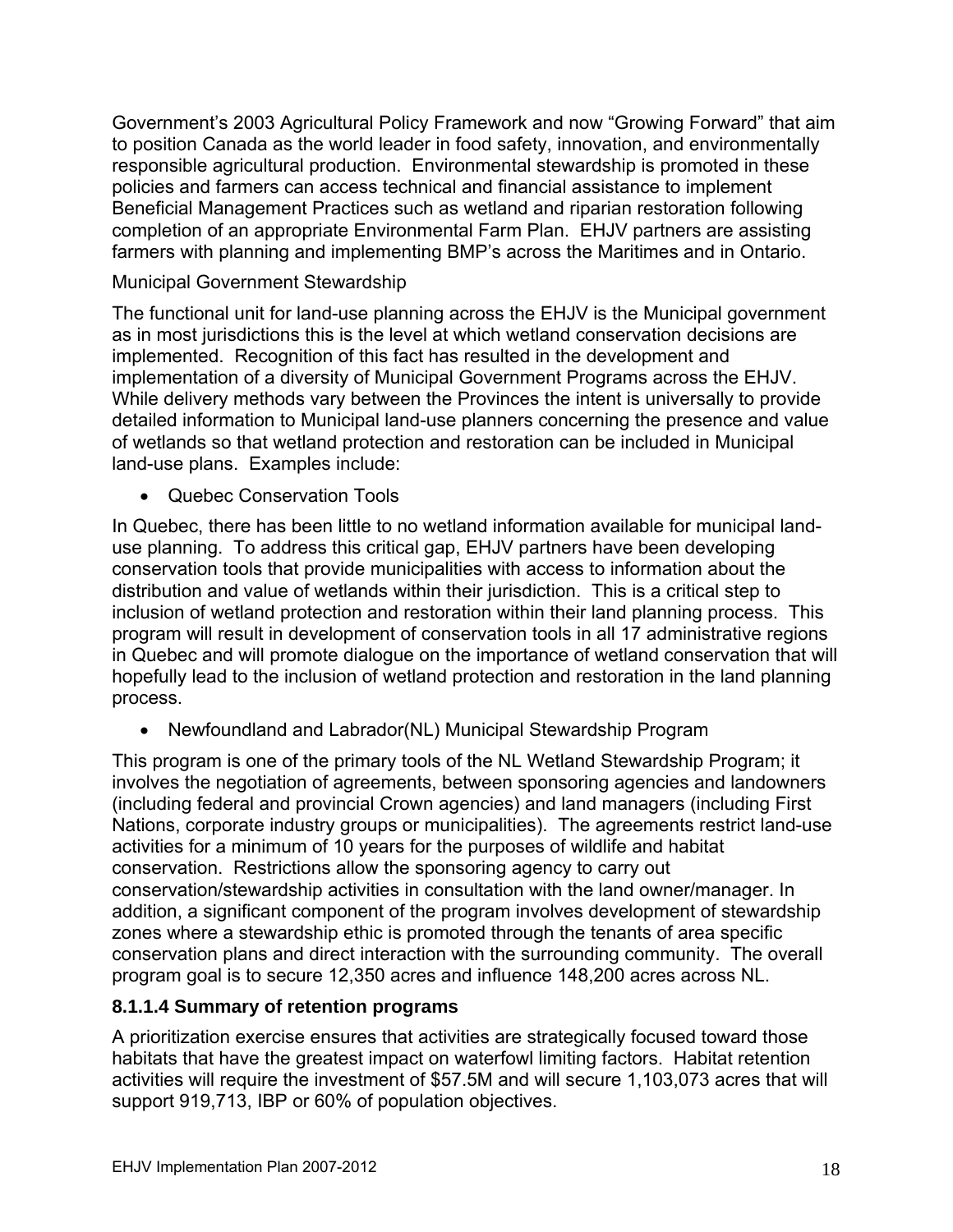## <span id="page-19-0"></span>**8.1.2 Habitat Restoration**

*Goal Statement: Habitat Restoration programs will restore hydrologic function to destroyed or degraded wetlands in high priority landscapes to reduce the waterfowl deficit.* 

There has been significant loss and degradation of wetlands in the EHJV priority areas (i.e. up to 90% in some areas). The focus of restoration activities therefore is to improve the capacity of the landscape to support nesting waterfowl pairs and improve duckling survival. A focus on these key vital rates will reduce the waterfowl deficit and will, over time, create conditions that support waterfowl at goal levels.

improve hydrologic function of wetlands and habitat conditions in associated uplands. Degraded wetlands are enhanced through a range of engineering techniques, including the construction of earthen berms, the installation of water control structures or excavation to address impacts on wetland hydrology, control on invasive species. pairing habitat or larger permanent wetlands for brood habitat and for other wetland-A number of enhancement and restoration techniques are used to conserve and These wetland restoration techniques are used to restore and/or enhance wetland function and values, and provide small ephemeral and vernal ponds for waterfowl associated species.

Projects are strategically located to provide the greatest possible benefit to waterfowl, for example the carrying capacity of the landscape is increased by restoring pair ponds enhance water storage and water quality within a watershed, and help maintain shallow in the periphery of larger brood rearing wetlands. These restored wetlands also groundwater levels which provide added benefits to crop production in surrounding fields.

Nesting structures are deployed in areas where large cavity trees are limiting, increase the carrying capacity of cavity nesting species. Nesting structures are deployed on islands to protect Common Eider nest from depredation by gulls. Nest structures can also provide a wetland retention function when they facilitate the signing of private landowner conservation agreement.

Invasive species removal and select plantings of native species such as wild rice are used to enhance existing wetland habitats for waterfowl. To enhance upland habitats for nesting waterfowl and other grassland birds, areas may be planted with appropriate native grass species such as big and little bluestem, switch grass, or where required, maintained in tame agriculture forages.

nesting areas enhanced with modified agricultural techniques including conservation tillage practices, livestock grazing practices and alternate watering systems. The use of tree and shrub planting increases habitat diversity. In agricultural landscapes, upland areas associated with wetlands are secured and flushing bars on hay mowing equipment reduces the probability that nesting females will be killed during mowing and provides the hens with opportunities to re-nest. Establishment of cover on marginal lands provides upland nesting cover, and native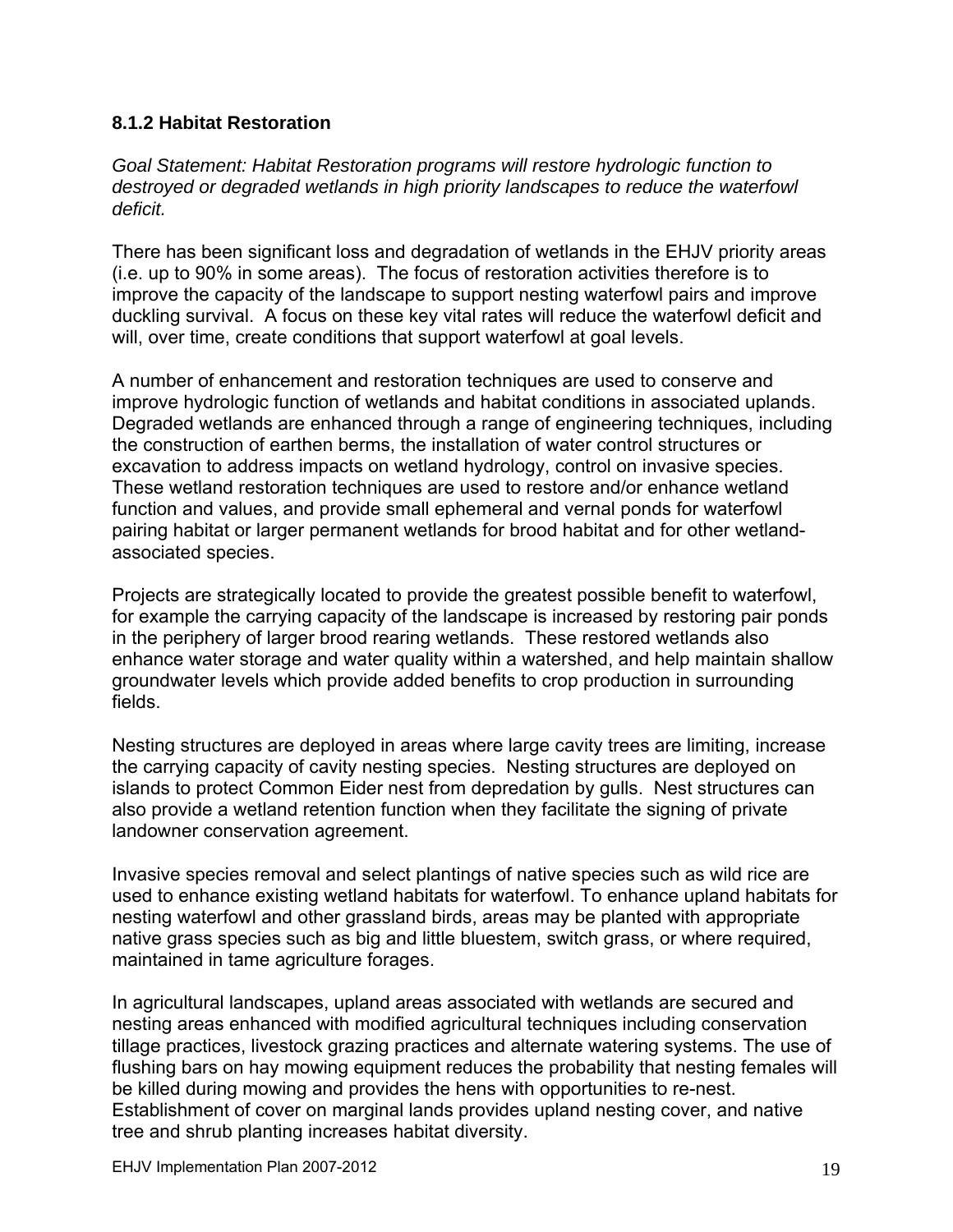Over the course of this Implementation Plan the habitat restoration program is expected to enhance 28,121 acres at a cost of \$23.2M (Table 7). The restoration of 14,520 wetland acres is estimated to result in habitat for an additional 17,943 IBP (Table 5).

<span id="page-20-2"></span>

|                                     | Wetland | Associated      | Total |              |           |
|-------------------------------------|---------|-----------------|-------|--------------|-----------|
|                                     | acres   | upland<br>acres | Acres | Costs $(\$)$ | Cost/Acre |
| Habitat restoration (large wetland) | 7514    | 10953           | 18467 | 18454607     | 999       |
| tidal restoration                   | 272     |                 | 272   | 356170       | 1309      |
| Rural wetland                       | 1112    |                 | 1112  | 2692700      | 2421      |
| Ag. Biodiversity                    | 335     |                 | 335   | 730350       | 2180      |
| Beaver pond                         | 594     |                 | 594   | 229080       | 385       |
| Internal management                 | 4693    |                 | 4693  | 417900       | 89        |
| Nest boxes (cavity)                 |         | 2000            | 2000  | 395000       | 198       |
| Nest boxes (eider)                  |         | 500             | 500   | 120000       | 240       |
| Riparian                            |         | 148             | 148   | 148200       | 1001      |
| lure crops                          |         |                 |       | 150000       |           |
| Total                               | 14520   | 13601           | 28121 | 23244007     |           |

#### **Table 7. EHJV Habitat Restoration program**

#### <span id="page-20-0"></span>**8.1.3 Management**

*Goal statement: Manage wetlands and associated upland habitats in a condition that provides maximum waterfowl and wildlife value.* 

EHJV has secured 263,001 wetland and 344,704 upland acres since 1989 providing habitat for over an estimated 352,403 IBP, as well as habitat for a host of other wetland dependent wildlife. The managed wetland projects provide habitat that supports to 23% of the waterfowl population goal. Activities that help maintain the value of thes e projects for waterfowl include water level management, repairing fences, maintaining water ontrol structures, managing beaver and muskrat activity, managing upland vegetation, c and cleaning, repairing and monitoring nesting structures. EHJV partners assist in the development and review of property-specific management plans for many of the secured properties, and where appropriate, assist with the implementation of management activities (in some cases with the assistance of volunteers).

## <span id="page-20-1"></span>**.2 Policy 8**

Goal statement: EHJV partners must increase the capacity of the EHJV to influence the *development and implementation of regulatory and incentive-based policies to benefit wetlands and waterfowl.* 

conservation regions are large and complex. Risks to habitat are increasing and losses The next 25 years will be a critical period for securing the future of North America's waterfowl. The spatial scales of the habitat problems facing waterfowl in priority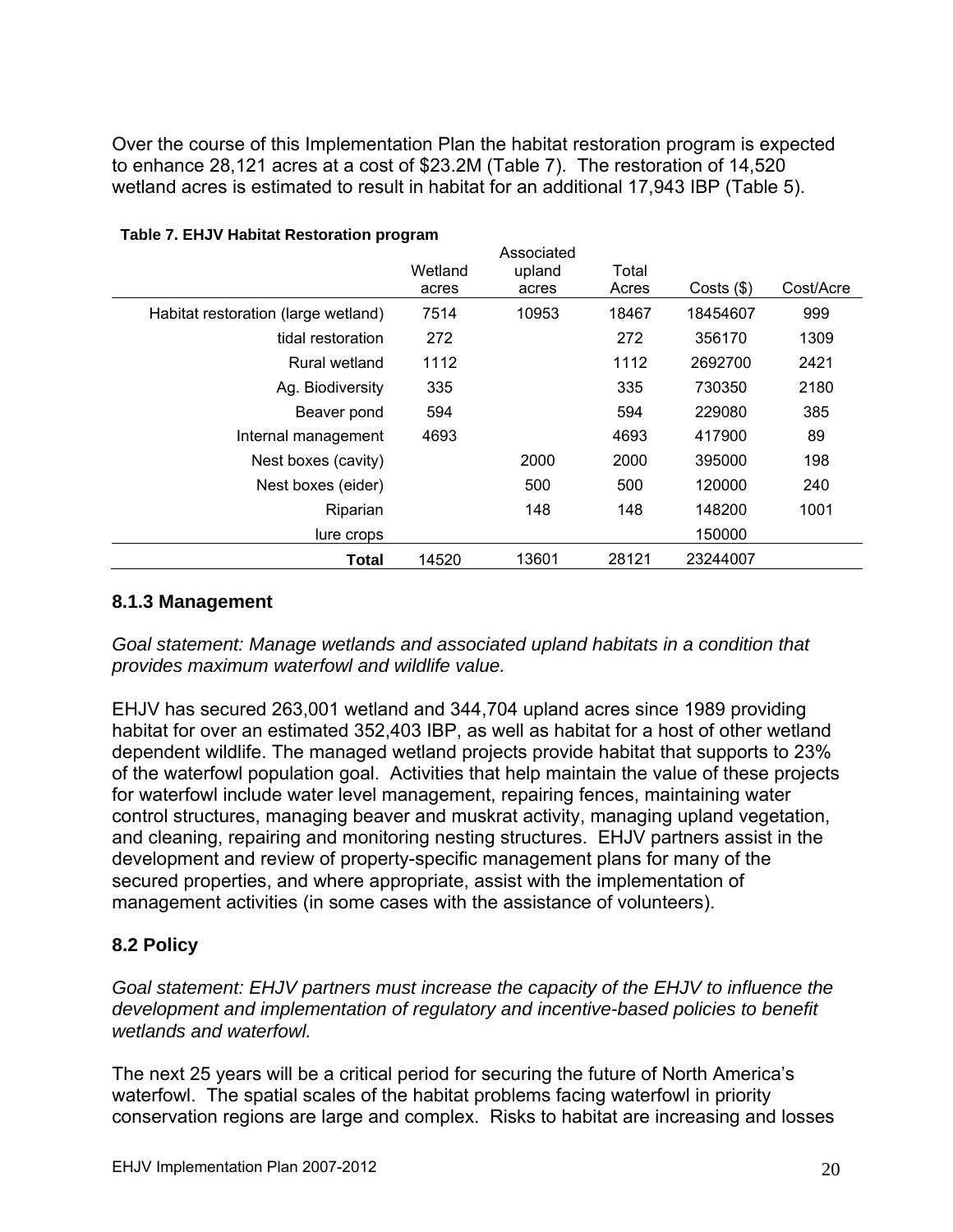have been dramatic and continue in some high priority conservation regions. A realistic appraisal of progress towards the goal of "no net wetland loss" in eastern Canada leads to the conclusion that EHJV partners will not accomplish our vision by pursuing the traditional mix of direct retention and restoration programs. Indeed, despite our efforts, landscapes, in some areas, are still being degraded faster than our work is able to restore and protect them.

The future of waterfowl in most regions is dependent upon extensive habitats that are highly vulnerable to land-use policies of both public and private agriculture, forestry and industrial interests, as well as pressures from urban expansion. Policies beneficial to waterfowl are critical to the success of the EHJV. However, while growth in policy work and science support are top priorities, we must continue to maintain direct habitat conservation programs because they accomplish important gains for waterfowl while also demonstrating our leadership and full commitment to securing and restoring habitat.

Policy refers to activities with outcomes that change or maintain government legislation, necessary habitats. Policy efforts, if highly focused and outcome-oriented, can have impacts on habitats and land management practices at landscape scales and beyond and is therefore an important mechanism by which to reverse the trend toward habitat policies and programs, or industry land-use practices to benefit waterfowl and their loss and deterioration that is most responsible for the erosion of the future of North America's waterfowl populations.

agency regulations and policies, and; influencing policy initiatives at all levels of government that are important to increasing the level of wetland protection. The EHJV The primary focus of policy efforts by the EHJV will include: environmental scanning that leads to issue identification and action for the EHJV; reviewing legislation and must work within existing policy frameworks, promoting the positive results of beneficial policies and legislation while working in partnership, to advance changes that support waterfowl and wetland habitats.

EHJV partners have had significant successes in influencing both incentive-based and regulatory-based governmental policies. Notably, the Maritime Provinces have enacted strong wetland protection legislation that includes a commitment to "no net loss" of wetlands and includes adoption of a mitigation sequence; increasing the level of protection on 2.0 million wetland acres.

provisioning services such as food, water, timber, and fibre; regulating services that ffect climate, floods, disease, wastes, and water quality; cultural services that provide a formation, photosynthesis, and nutrient cycling (Millennium Ecosystem Assessment, An overarching tool that may help drive policy initiatives is the Ecological Goods and Services (EGS) concept. The Millennium Ecosystem Assessment (2005) defines ecosystem services as the benefits people obtain from ecosystems. These include recreational, aesthetic, and spiritual benefits; and supporting services such as soil 2005b).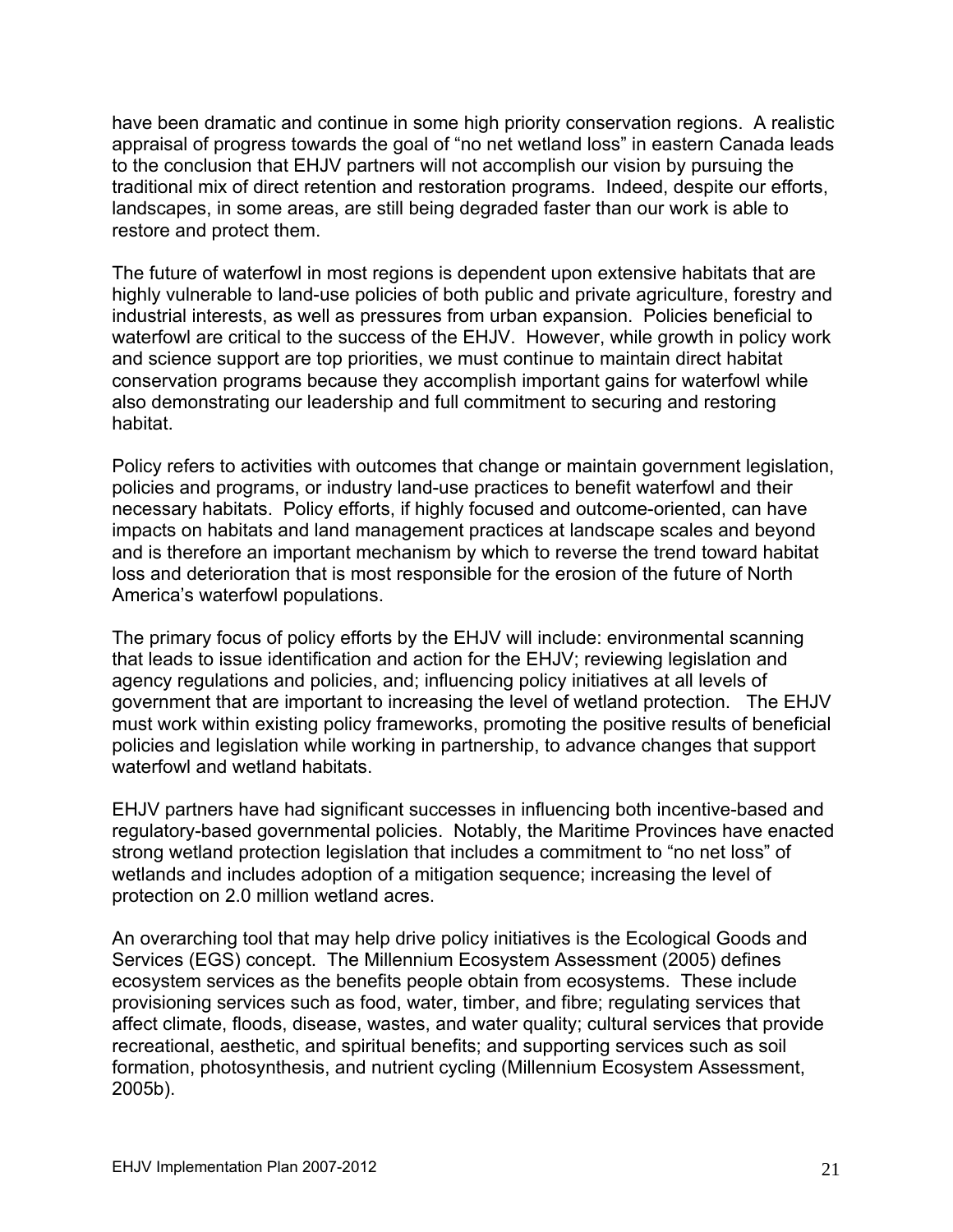There is growing recognition among landowners, governments, and other stakehol ders that ecological goods and services are vital to Canada's economic and social wellbeing. This is largely due to the high cost to replicate ecological goods and services, which has implications for future generations. Wetlands for example provide significant value in water treatment, specifically in the reduction of nitrogen and phosphorous. In the Lake Simcoe watershed, utilizing a benefit-transfer valuation approach for the estimation of wetland services, an average annual value was calculated at \$11,172 per hectare (Wilson, 2008).

Key policy actions for the EHJV during the life of this plan include:

- 1) Maintain strong wetland legislation in the Maritime Provinces; providing enhanced legislative protection to 81,296, 940,000, and 948,370 wetland acres in PEI, NB and NS respectively.
- 2) Wetland policies are developed or enhanced in Newfoundland and Labrador, entire wetland base estimated at 74.8M acres, develop wetland policy for Newfoundland and Labrador, and to enhance protection of 500,000 acres of key Ontario, Quebec. The goal is to help develop wetland policies for Quebec's wetland habitat in southern Ontario,.
- 3) Promote policies that enhance habitat conservation in the industrial sectors Federal/Provincial agricultural strategies (i.e. Agricultural Policy Framework -APF) while policy in the forest sector will involve a focus on BMP's that benefit wetlands and waterfowl. (Agriculture, Forestry and Mining). The agriculture sector will be influenced through the promotion of biodiversity BMP's in current and future
- 4) Promote valuation of natural capital through the development of an Ecological Goods and Services (EG&S) framework beyond the initial pilot projects that EHJV partners participated in.

## <span id="page-22-0"></span>**8.3 Science**

Goal statement: The science program will improve the impact of investments in *f conservation actions by increasing our understanding of the consequences o* explicit habitat population models and implementation of effective waterfowl and habitat *conservation actions through validation of biological assumptions, development of monitoring programs.* 

approaches to conservation delivery will not effectively enable us to reach our goals. continue to be implemented based, in part, on unpredictable opportunities. However, , conservation strategy founded on science-based decision support tools. Furthermore to ensure the most biologically-effective investment of resources within and among EHJV priority landscapes, EHJV partners should use these models to: (1) determine the Several broad generalizations and conclusions became apparent during the development of the EHJV implementation plans. Principally, reactive, opportunistic Consequently conservation actions should be driven by explicit biological models or, at least, clear biological objectives and testable assumptions. Since the majority of the conservation actions are carried out through partnerships, some individual projects will the key point is that such actions should occur within the bounds of an overall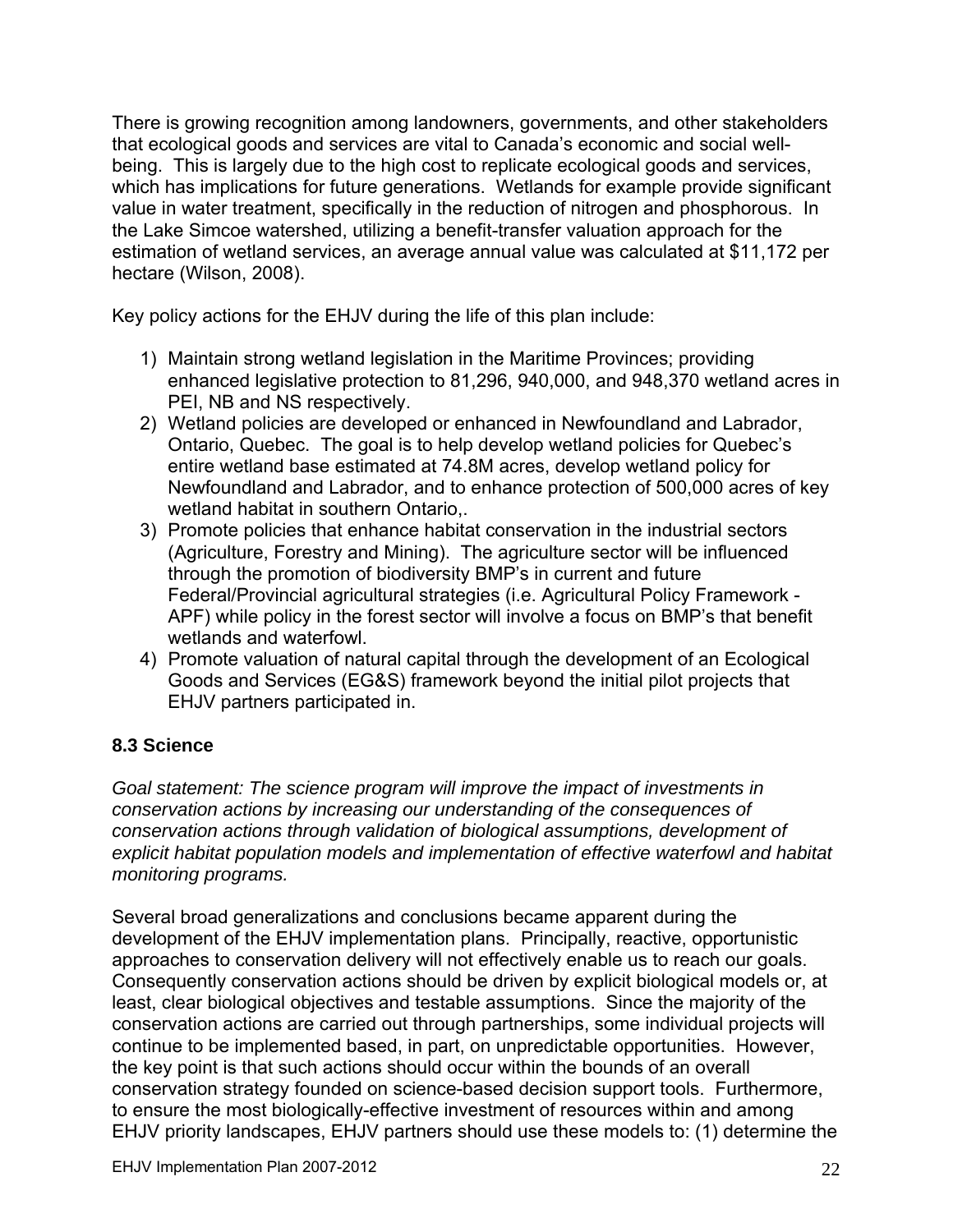best mix of direct programs and policy work; (2) identify milestones at which programmatic shifts in emphasis should be made; and, (3) identify clear biological "endpoints" that will indicate when our vision for a given conservation area has been achieved.

Overlying the traditional prioritization of conservation actions is the fact that the effects of climate change are increasingly apparent, e.g. drowned coastal marshes, inundated coastlands and drying wetlands. These climate-driven changes will profoundly affect our ability to manage wildlife resources and the habitats on which they depend. Preparing for, and copying with, the effects of climate change are emerging as the overarching framework for conservation. The EHJV will endeavour to understand the potential impacts of climate change in the joint venture, and look to develop effective adaptation strategies so that conservation actions today will continue to be effective into the future.

Major planning activities will be focused into three areas:

- 1) Modelling the relationship between land cover data and waterfowl survey data at conservation actions are implemented. This work may include the development of a waterfowl productivity model using existing science and research (e.g. the assessed in terms of a breeding waterfowl response. Conservation program the BCR level (focusing primarily on BCR 13) where the majority of the Mallard Ecology Study) allowing for the impacts of changes in land cover to be success at the BCR or smaller landscape level could then be predicted using the waterfowl productivity model.
- collaboration with the Black Duck Joint Venture and the Sea Duck Joint Venture (BDJV and SDJV). Modeling the linkages between waterfowl species and habitat needs and uses is critical to developing and implementing long term solutions for waterfowl conservation and our actions must be framed within this conceptual landscape conditions. Currently EHJV partners are actively developing explicit habitat population models including Mallards in Southern Ontario, and Black 2) Gaining a better understanding of the relationship between waterfowl populations and their habitats in keeping with the theme of the 2004 NAWMP update (*Strengthening the Biological Foundation)*. This will be enhanced through active framework. The ultimate goal is to develop an explicit waterfowl habitat model that will provide insights into expected waterfowl responses to changes in Ducks in the Boreal forest and in the Maritime Provinces.
- 3) Investigating what climate change will mean to the EHJV, its priority species and their habitats and developing a strategic plan that will help guide policy and conservation actions in the EHJV in the future.

Science activities will allow the assessment of the efficacy of EHJV programs at different spatial scales (Figure 4).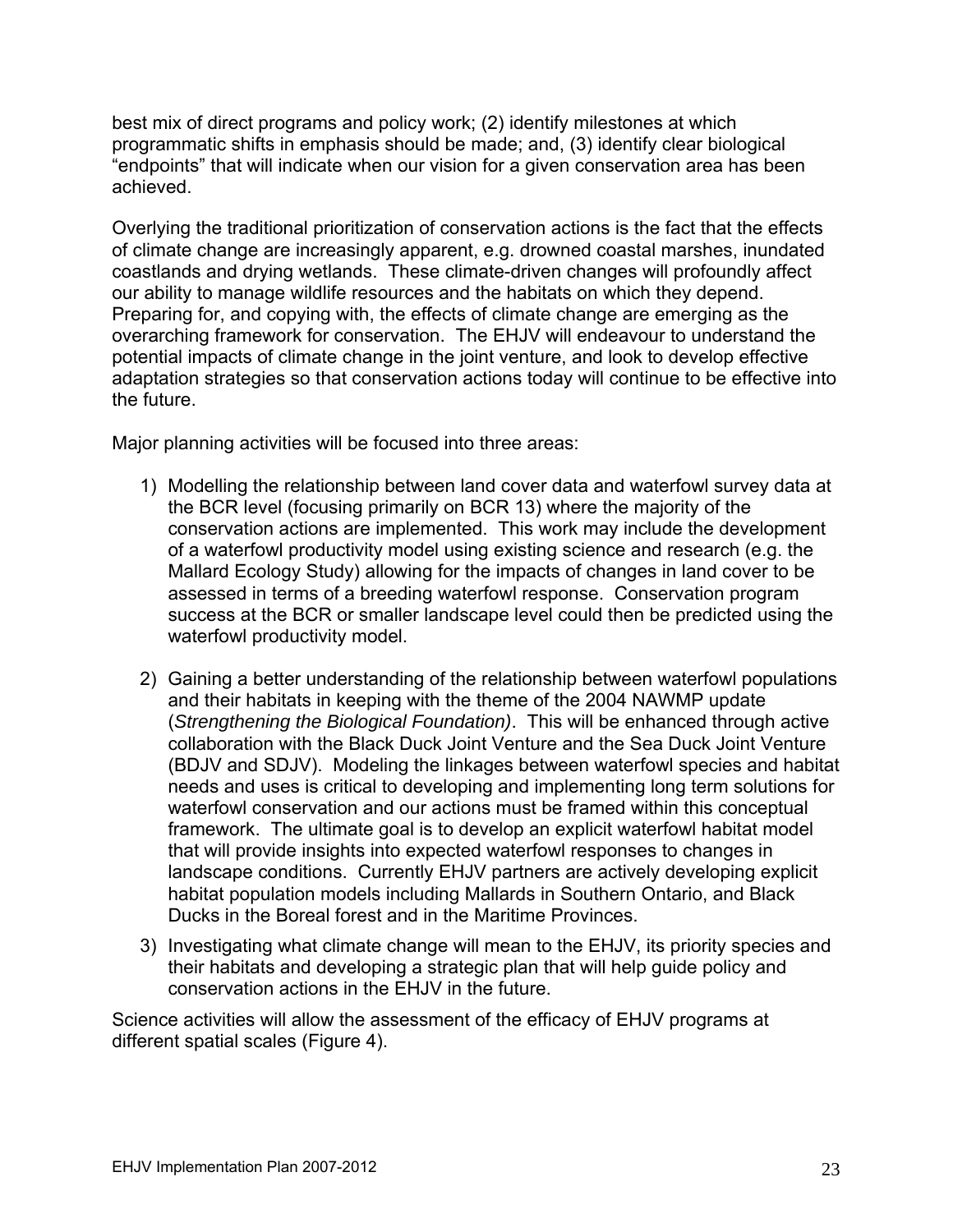

<span id="page-24-0"></span>**Figure 4. Conceptual framework of EHJV science program**.

#### a) Tracking: habitat accomplishments

This represents the coarsest spatial scale and provides an evaluation at the EHJV or Provincial scale. This level will allow us to determine how many acres of habitat (wetlands and upland) have been affected through our conservation programs and will link to the national tracking system.

#### b) Monitoring: habitat and waterfowl changes

The second level at which we will assess the success of EHJV programs is at the priority area or BCR spatial scale. An evaluation at this level will allow us to monitor the impacts of EHJV programs on waterfowl populations and overall land use. For example, programs that monitor changes in habitat conditions should enable assessment net landscape change.

## c) Program assessment

Assessment of the effectiveness of conservation programs will be done through studies that evaluate the efficacy of programs. An example of such an assessment would be assessing the success of the mitigation process in wetland policies in achieving the goal of "no net change" in wetlands.

#### d) Directed studies

Directed studies are small scale, short-term studies of problems or issues with implications for waterfowl, waterfowl habitat and waterfowl use of various habitats in the EHJV. Directed study projects are intended to be specific in nature and test the assumptions upon which the conservation programs for this plan have been established. Directed studies are often delivered in association with an academic institution and typically involve multiple partners; these studies often lead to modifications of operational standards or program restructuring. Current research priorities are the following: 1) the linkage between habitat and waterfowl population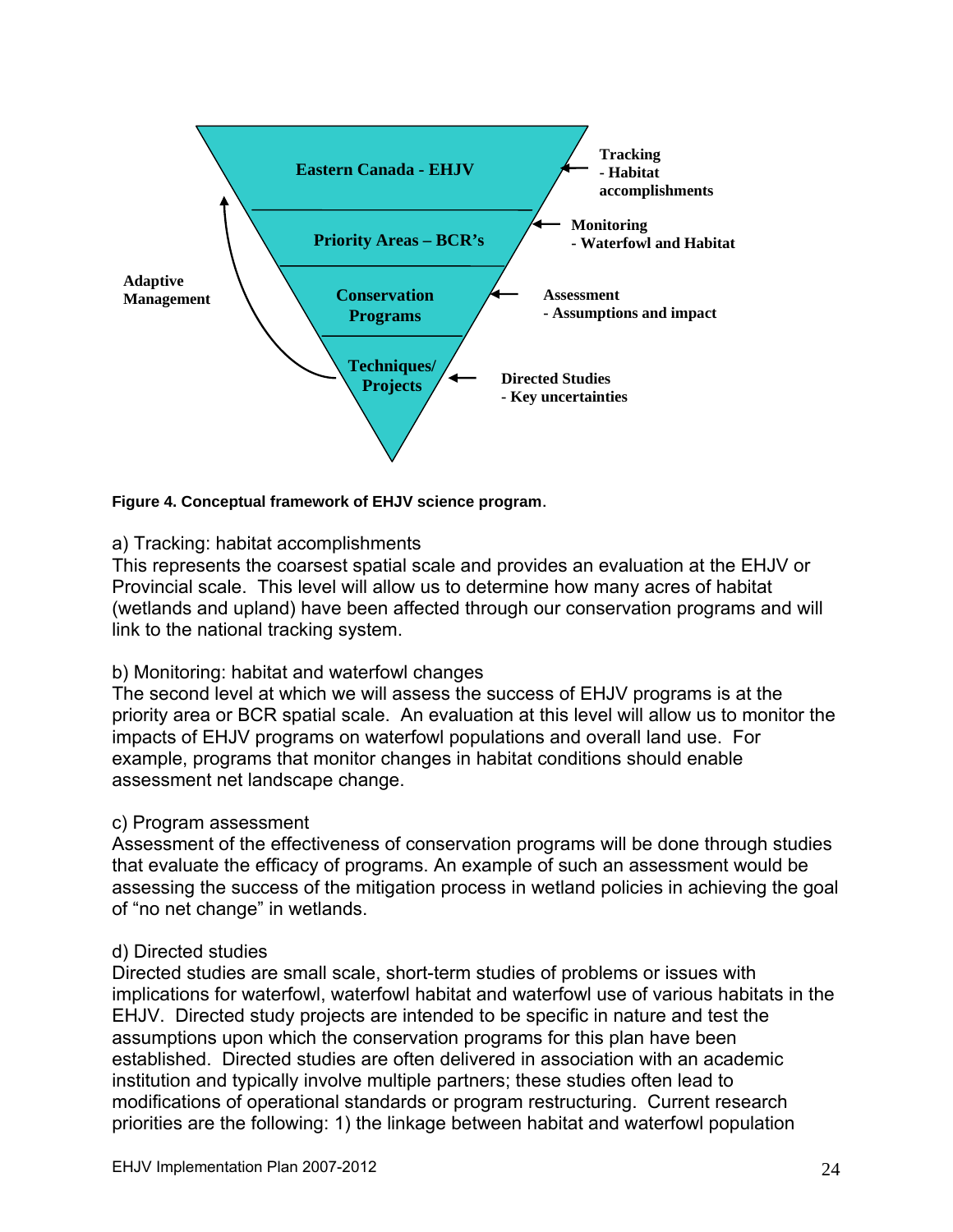biology, 2) the effects of specific waterfowl management practices on non-waterfowl species and overall biodiversity, 3) general waterfowl biology, and 4) the impact of exotic species.

## e) Adaptive management

Adaptive management describes an iterative process designed to improve the rate of learning about the management of complex systems. The process incorporates an explicit acknowledgement of uncertainties and knowledge gaps about the response of the system to management actions. Reducing these uncertainties becomes one objective of management. Adaptive management is a process by which we use cyclic planning, implementation, and evaluation to improve on management decisions and performance. This approach uses current assessment and results of ongoing programs and feeds them back into the planning and implementing phases to further refine the overall delivery of programs. Over time adoption of this program delivery philosophy will increase the impact and improve cost effectiveness of conservation actions.

## Science support of policy

EHJV partners will need to increase and broaden our scientific support for policy. Many seemingly unrelated but complex issues are at play and are influencing habitat loss. Urbanization, societal demographic changes, and policy related to global trade, energy, climate, and water are some issues that can adversely impact waterfowl habitat at continental and regional scales. Hence, achieving our vision will require going beyond our traditional focus on waterfowl and wetland science, agricultural science, and other areas that clearly link to waterfowl habitat conservation. This should result in efforts to develop specific EGS valuation of wetlands retention and restoration.

## <span id="page-25-0"></span>**8.4 Communication and Education**

*Goal Statement: Increase the awareness of benefits of waterfowl and wetland conservation among decision makers (government and industry), the general public, and EHJV partners.* 

The continued long-term success of the Eastern Habitat Joint Venture will depend upon effective communication with existing partners and the interested public. The development and implementation of a communication strategy will facilitate public awareness of the EHJV as a significant multi-partnered initiative that is focused on the protection and restoration of wetland habitats, waterfowl populations, and associated wetland biodiversity. Expected outcomes from communication and education programs will include greater awareness of the EHJV mission and vision and increased public support for conservation actions. An effective communications program will also aid program integration by delivering key messages regarding wetland conservation across the joint venture and profile the initiative to potential new partners. Communication activities will also be important in the building of policy programs under the EG&S umbrella.

General objectives of EHJV communications include:

 To promote the EHJV collaboration while maintaining the profile and conservation integrity of the individual partners.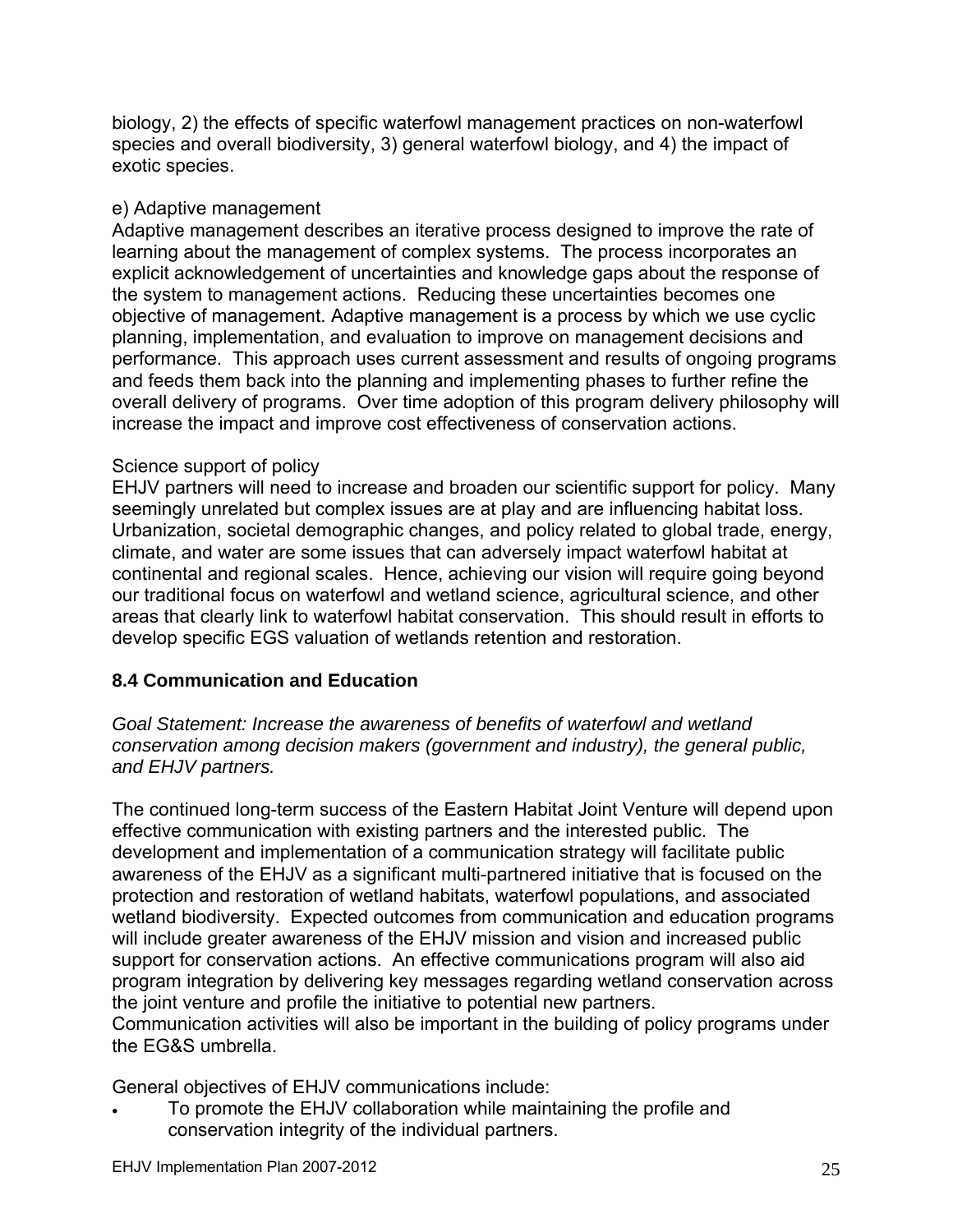- To increase awareness, understanding, and support within targeted audiences for the work of the EHJV.
- To use existing EHJV resources and products for the maximum benefit of the collaboration.
- To develop new communications products and tools to support EHJV development.
- To facilitate sharing among EHJV partners of programs, products, ideas, and initiatives.
- To support policy efforts through the development of tools and products aimed at the general public, landowners and government.

## <span id="page-26-0"></span>**8.5 Performance Management**

Performance measures have historically focused on acres conserved and dollars invested. Tracking these measures will continue but simple tracking of acres and dollars has not enabled EHJV partners to understand the overall impact of our conservation actions. This plan provides more quantitative waterfowl and habitat goals as well as a general commitment to improve our understanding of the cumulative consequences of conservation actions. One of the recommendations of the continental assessment was that joint ventures must strive to develop better performance metrics that reflect the impact of joint venture actions on waterfowl populations. This will likely require the development of monitoring and assessment programs that track changes in key vital rates over time and space. In addition, development of explicit habitat population models will enable us to model landscape level waterfowl response to various mixes of conservation actions. Furthermore, the commitment to monitoring of habitat (Figure 4) will over time create the ability to report on net landscape change. This is critical to demonstrating tangible landscape level impacts of EHJV's conservation actions. In addition, adoption of adaptive management strategies will enable EHJV partners to better assess cost benefits of conservation actions.

## <span id="page-26-1"></span>**9.0 Resources**

A range of conservation actions must be implemented to achieve habitat and waterfowl objectives (Table 8). The overall EHJV habitat objectives over the next 5 years is to secure 80,173 acres of wetland and associated uplands, influence thru stewardship and extension the retention of 1,022,900 acres and enhance 28,121 of these acres and manage 607,705 acres of previously secured or enhanced habitat (Table 6). Attaining these goals is estimated to require an investment of \$114.6 M from all partners (Table 8). Current commitments from all funding partners are estimated to be \$86.6M leaving a funding shortfall of \$28M.

Finding new partners and sources of revenues is a priority for the EHJV partners. Subcommittees of the EHJV board will explore various strategies to expand the EHJV partnership and increase the leverage of our collective investments. This will be possible because of the history of active engagement of partners in development and implementation of EHJV conservation actions. Key leavers that will drive this increased support include climate change and water quality and supply.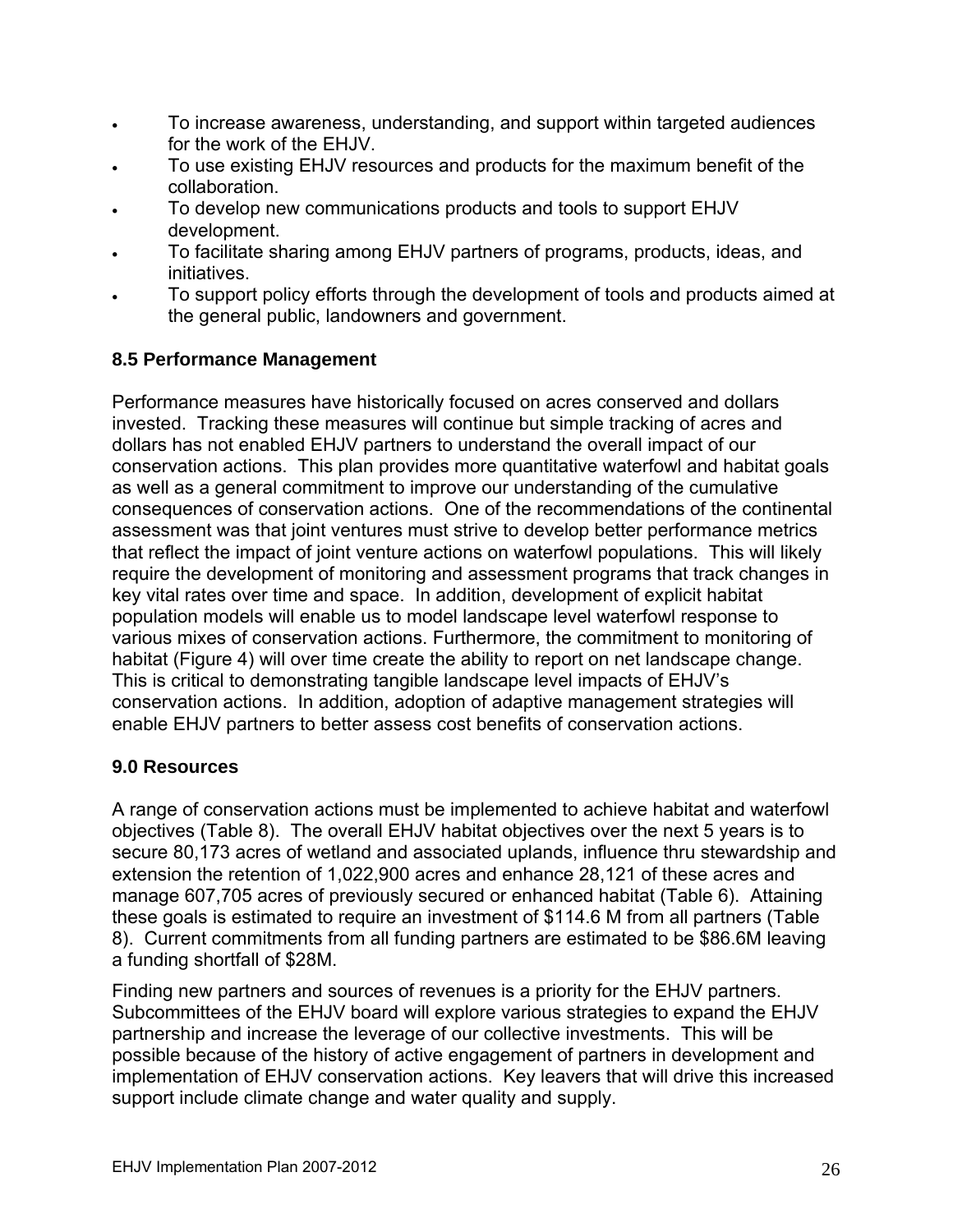<span id="page-27-1"></span>

| piuli                     |                     |                  |
|---------------------------|---------------------|------------------|
| Activity                  | Investment required | Percent of Total |
|                           | (\$                 |                  |
| Acquisition               | 37,233,920          | 32.5             |
| Other than acquisition    | 8,301,000           | 7.2              |
| Stewardship and Extension | 11,975,000          | 10.4             |
| Restoration               | 23,744,007          | 20.7             |
| Management                | 10,800,343          | 9.4              |
| Policy                    | 1,300,000           | 1.1              |
| Science                   | 11,365,000          | 9.9              |
| Communications            | 1,600,000           | 1.4              |
| Coordination              | 8,198,000           | 7.2              |
| Common activities         | 100,000             | 0.1              |
| <b>Total</b>              | 114,617,270         |                  |

|      | Table 8: Summary of investments required for each activity in the implementation |
|------|----------------------------------------------------------------------------------|
| plan |                                                                                  |

#### <span id="page-27-0"></span>**10.0 Summary**

This is an ambitious 5 year plan that will make significant advances in the extent of habitat secured for waterfowl and other wetland dependant species. In addition, the wetland restoration programs will reduce the waterfowl deficit from it current level of 222,434 breeding pairs. Conservation actions will include a balanced implementation of both direct and more indirect programs like stewardship and extension. The focus on these indirect programs will increase the scope and scale of retention activities. A strong commitment to science and adaptive management will ensure that conservation actions are increasingly focused and that our understanding of the waterfowl responses to actions is better understood. The plan requires a substantial investment of \$114.6M. Achieving the financial goals will require creative and innovative approaches to increasing partnerships and revenues to close the \$28M funding shortfall.